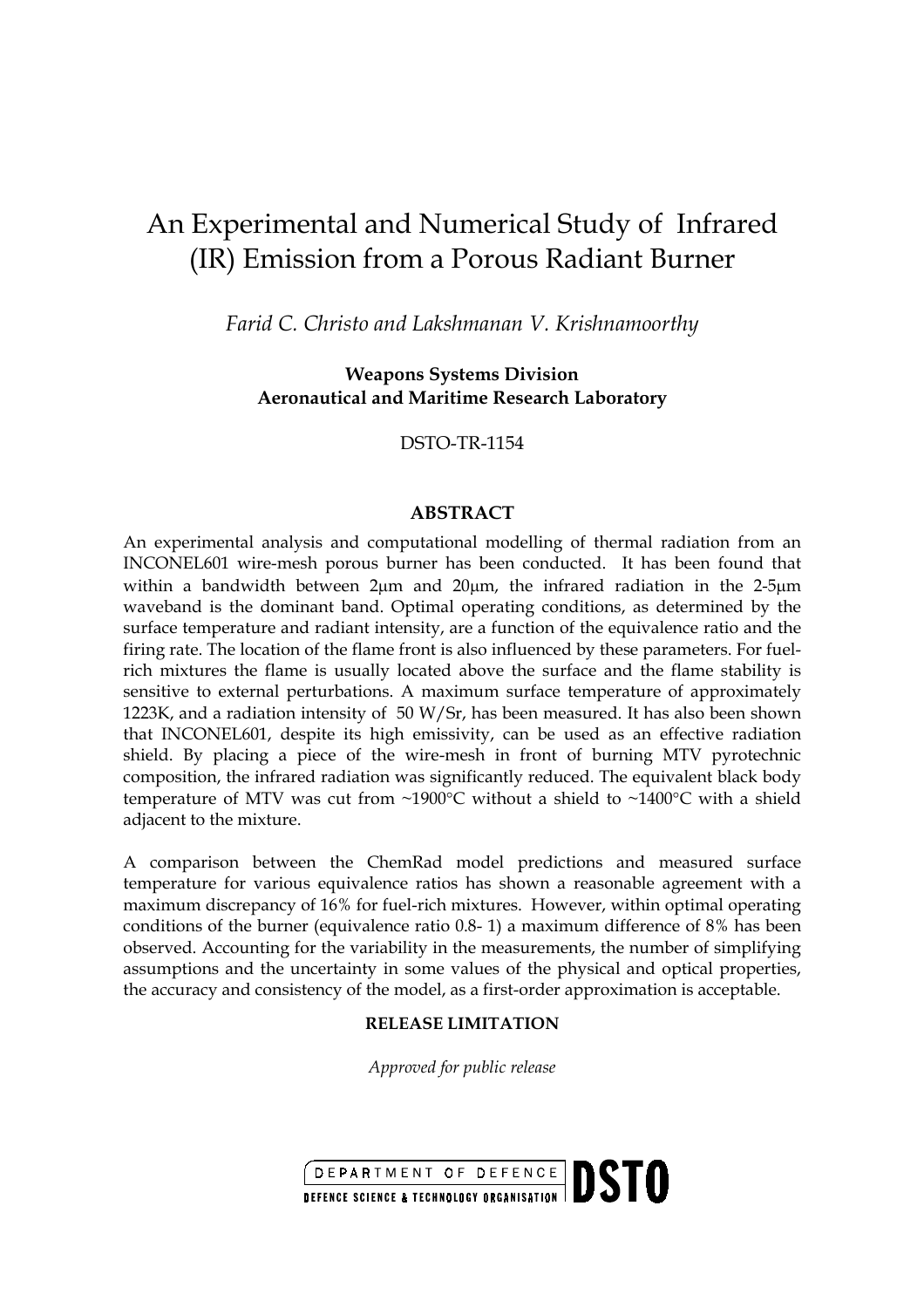|                                                                                                                                                                                                                                                                                                                                                                                                                                                                                                                                                                                                                                                                                                                                                                                                                                                                    |                     |                                                     |  |                            | Form Approved                             |  |  |
|--------------------------------------------------------------------------------------------------------------------------------------------------------------------------------------------------------------------------------------------------------------------------------------------------------------------------------------------------------------------------------------------------------------------------------------------------------------------------------------------------------------------------------------------------------------------------------------------------------------------------------------------------------------------------------------------------------------------------------------------------------------------------------------------------------------------------------------------------------------------|---------------------|-----------------------------------------------------|--|----------------------------|-------------------------------------------|--|--|
| <b>Report Documentation Page</b>                                                                                                                                                                                                                                                                                                                                                                                                                                                                                                                                                                                                                                                                                                                                                                                                                                   |                     |                                                     |  | OMB No. 0704-0188          |                                           |  |  |
| Public reporting burden for the collection of information is estimated to average 1 hour per response, including the time for reviewing instructions, searching existing data sources, gathering and<br>maintaining the data needed, and completing and reviewing the collection of information. Send comments regarding this burden estimate or any other aspect of this collection of information,<br>including suggestions for reducing this burden, to Washington Headquarters Services, Directorate for Information Operations and Reports, 1215 Jefferson Davis Highway, Suite 1204, Arlington<br>VA 22202-4302. Respondents should be aware that notwithstanding any other provision of law, no person shall be subject to a penalty for failing to comply with a collection of information if it<br>does not display a currently valid OMB control number. |                     |                                                     |  |                            |                                           |  |  |
| 1. REPORT DATE<br><b>MAY 2001</b>                                                                                                                                                                                                                                                                                                                                                                                                                                                                                                                                                                                                                                                                                                                                                                                                                                  |                     | <b>3. DATES COVERED</b><br>00-00-2001 to 00-00-2001 |  |                            |                                           |  |  |
| <b>4. TITLE AND SUBTITLE</b>                                                                                                                                                                                                                                                                                                                                                                                                                                                                                                                                                                                                                                                                                                                                                                                                                                       | 5a. CONTRACT NUMBER |                                                     |  |                            |                                           |  |  |
| An Experimental and Numerical Study of Infrared (IR) Emission from a                                                                                                                                                                                                                                                                                                                                                                                                                                                                                                                                                                                                                                                                                                                                                                                               |                     |                                                     |  |                            | <b>5b. GRANT NUMBER</b>                   |  |  |
| <b>Porous Radiant Burner</b>                                                                                                                                                                                                                                                                                                                                                                                                                                                                                                                                                                                                                                                                                                                                                                                                                                       |                     |                                                     |  | 5c. PROGRAM ELEMENT NUMBER |                                           |  |  |
| 6. AUTHOR(S)                                                                                                                                                                                                                                                                                                                                                                                                                                                                                                                                                                                                                                                                                                                                                                                                                                                       |                     |                                                     |  | <b>5d. PROJECT NUMBER</b>  |                                           |  |  |
|                                                                                                                                                                                                                                                                                                                                                                                                                                                                                                                                                                                                                                                                                                                                                                                                                                                                    |                     |                                                     |  |                            | 5e. TASK NUMBER                           |  |  |
|                                                                                                                                                                                                                                                                                                                                                                                                                                                                                                                                                                                                                                                                                                                                                                                                                                                                    |                     |                                                     |  |                            | <b>5f. WORK UNIT NUMBER</b>               |  |  |
| 7. PERFORMING ORGANIZATION NAME(S) AND ADDRESS(ES)<br>8. PERFORMING ORGANIZATION<br><b>REPORT NUMBER</b><br><b>Weapons Systems Division, Aeronautical and Maritime Research</b><br>Laboratory, 506 Lorimer St, Fishermans Bend Vic 3207 Australia,                                                                                                                                                                                                                                                                                                                                                                                                                                                                                                                                                                                                                 |                     |                                                     |  |                            |                                           |  |  |
| 9. SPONSORING/MONITORING AGENCY NAME(S) AND ADDRESS(ES)                                                                                                                                                                                                                                                                                                                                                                                                                                                                                                                                                                                                                                                                                                                                                                                                            |                     |                                                     |  |                            | 10. SPONSOR/MONITOR'S ACRONYM(S)          |  |  |
|                                                                                                                                                                                                                                                                                                                                                                                                                                                                                                                                                                                                                                                                                                                                                                                                                                                                    |                     |                                                     |  |                            | 11. SPONSOR/MONITOR'S REPORT<br>NUMBER(S) |  |  |
| 12. DISTRIBUTION/AVAILABILITY STATEMENT<br>Approved for public release; distribution unlimited                                                                                                                                                                                                                                                                                                                                                                                                                                                                                                                                                                                                                                                                                                                                                                     |                     |                                                     |  |                            |                                           |  |  |
| <b>13. SUPPLEMENTARY NOTES</b>                                                                                                                                                                                                                                                                                                                                                                                                                                                                                                                                                                                                                                                                                                                                                                                                                                     |                     |                                                     |  |                            |                                           |  |  |
| 14. ABSTRACT                                                                                                                                                                                                                                                                                                                                                                                                                                                                                                                                                                                                                                                                                                                                                                                                                                                       |                     |                                                     |  |                            |                                           |  |  |
| <b>15. SUBJECT TERMS</b>                                                                                                                                                                                                                                                                                                                                                                                                                                                                                                                                                                                                                                                                                                                                                                                                                                           |                     |                                                     |  |                            |                                           |  |  |
| 16. SECURITY CLASSIFICATION OF:<br>17. LIMITATION OF                                                                                                                                                                                                                                                                                                                                                                                                                                                                                                                                                                                                                                                                                                                                                                                                               |                     |                                                     |  |                            | 19a. NAME OF                              |  |  |
| <b>ABSTRACT</b><br>a. REPORT<br>b. ABSTRACT<br>c. THIS PAGE<br>Same as<br>unclassified<br>unclassified<br>unclassified<br><b>Report (SAR)</b>                                                                                                                                                                                                                                                                                                                                                                                                                                                                                                                                                                                                                                                                                                                      |                     |                                                     |  |                            | <b>RESPONSIBLE PERSON</b>                 |  |  |

**Standard Form 298 (Rev. 8-98)**<br>Prescribed by ANSI Std Z39-18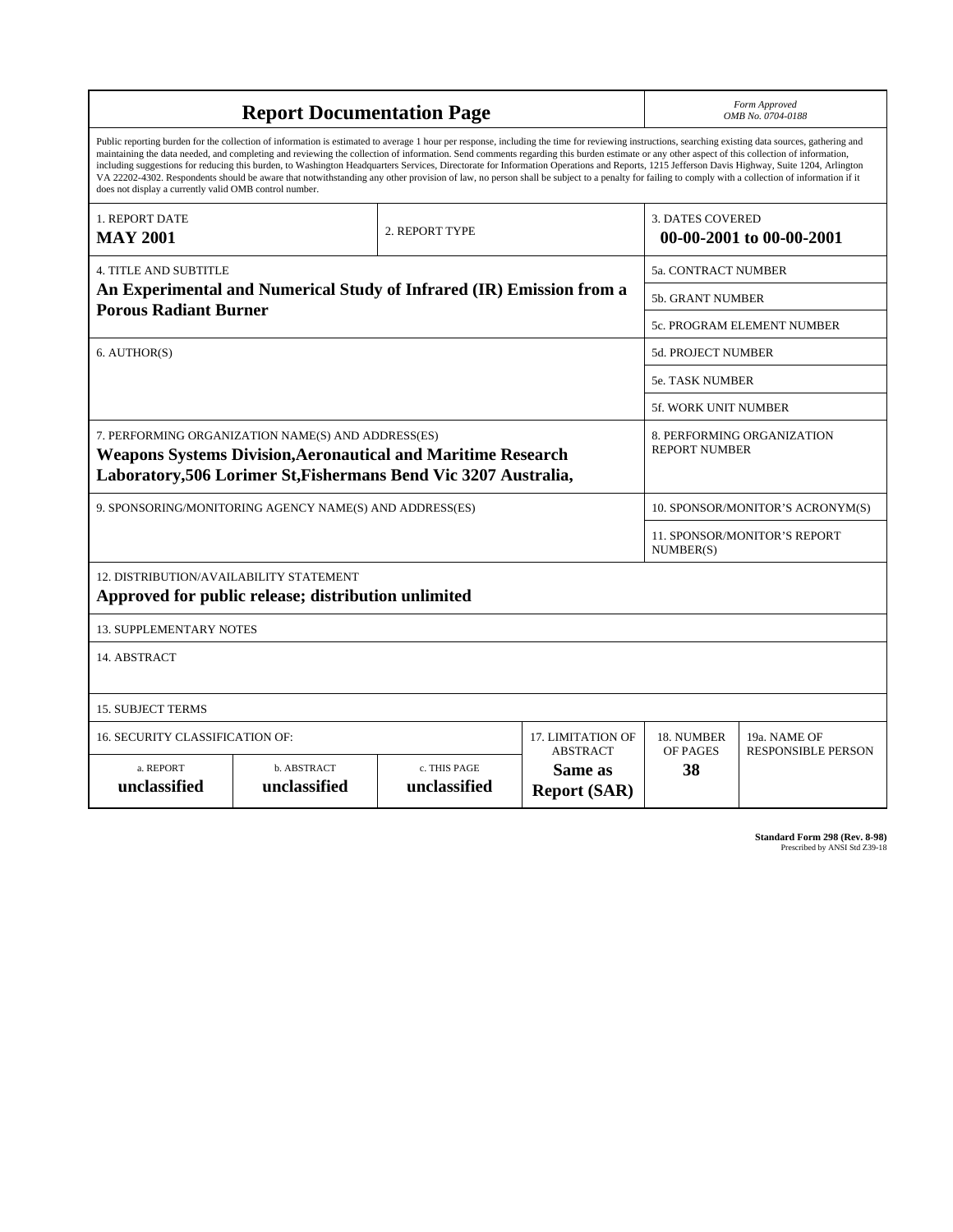*Published by*

*DSTO Aeronautical and Maritime Research Laboratory 506 Lorimer St Fishermans Bend Vic 3207 Australia*

*Telephone: (03) 9626 7000 Fax: (03) 9626 7999 © Commonwealth of Australia 2001 AR-011-870 May 2001*

## **APPROVED FOR PUBLIC RELEASE**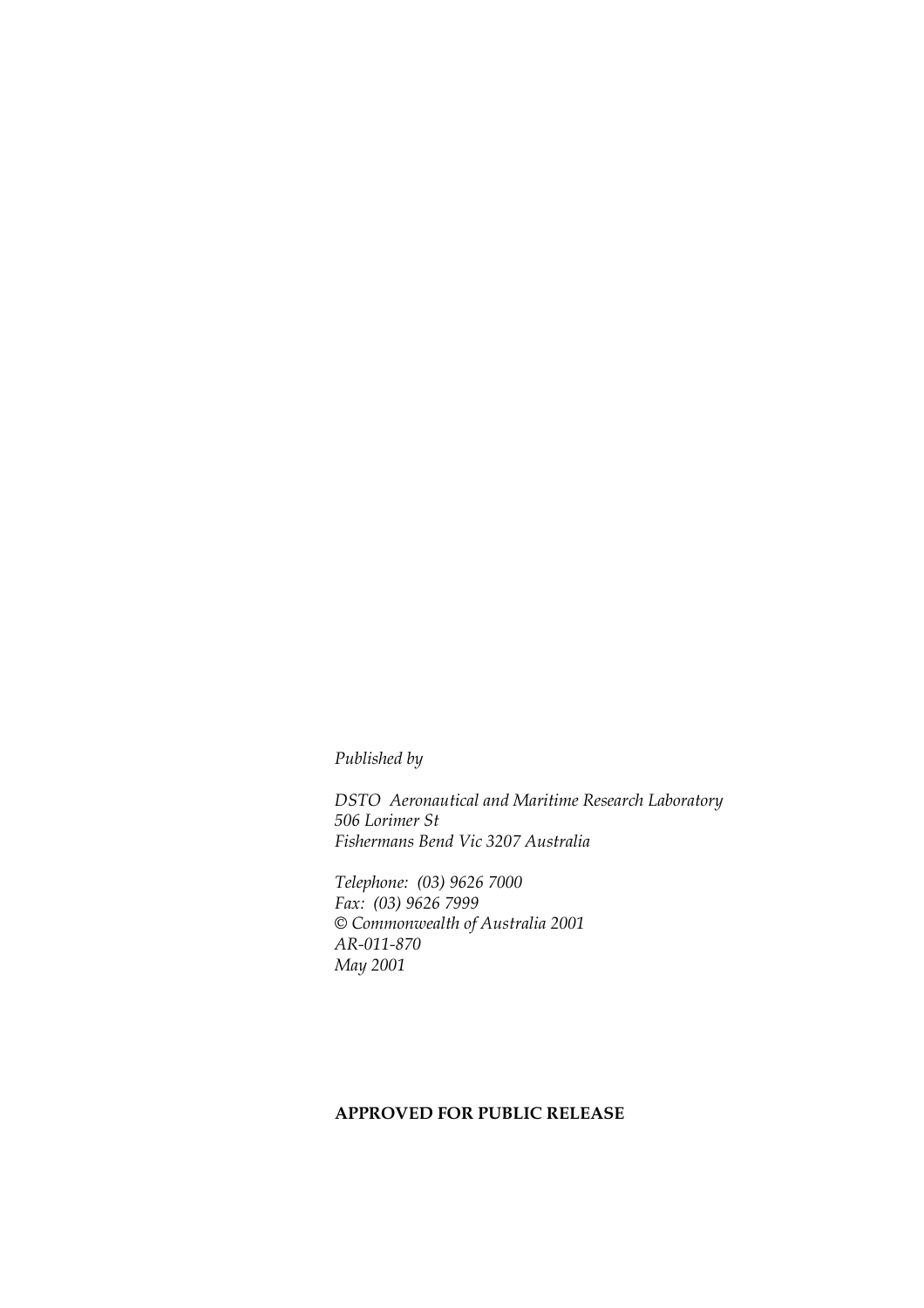# An Experimental and Numerical Study of Infrared (IR) Emission from a Porous Radiant Burner

# Executive Summary

The work presented in this report is aimed at investigating the infrared intensity emitted from an INCONEL601 wire-mesh porous burner, and validating the numerical ChemRad model. Thermal radiation within 2-20 µm waveband has shown that the dominant radiation energy  $(~65\%)$  is concentrated within the 2-5µm waveband. Within this region only spectra of  $CO<sub>2</sub>$  and  $H<sub>2</sub>O$  have been observed. It has been found that optimal operating condition of a porous burner is influenced by the fuel-to-air ratio as well as the firing rate. These parameters also affect the flame front location and the stability of the flame. For fuel-rich mixtures the flame is located above the surface of the burner, while for fuel-lean and stoichiometric mixtures the flame is either embedded within the porous layer or located close to the surface. The latter cases correspond usually to a radiant mode of operation. On average, a surface temperature of approximately 1223K and radiant intensity between 30 W/Sr and 60 W/Sr (in the 2- 5µm waveband), have been measured at stoichiometric propane-air mixture operating at firing rates between 130 kW/m<sup>2</sup> and 400 kW/m<sup>2</sup>. These measured radiant intensity (30-60 W/Sr) however, are considered too low for application as air decoy or tracking flares (which typically require intensity in the order of kilowatts per steradian).

The most useful property of the INCONEL601 wire-mesh, which was discovered accidentally, is its effectiveness as a radiation shield. By placing a piece of INCONEL601 close to an Magnesium/Teflon-based compositions (MTV) specimen, the radiant intensity of the burning of MTV mixture was reduced significantly. The equivalent black body temperature of MTV of approximately 2170K has been reduced to 1670K when the INCONEL601 wire-mesh is placed adjacent to the MTV specimen and the radiation intensity is reduced by a factor of four. This result implies that the INCONEL601 has a potential use as a radiation shield to mask or alter the IR signature of naval and land platforms.

The measured surface temperature has been used to validate the predictions of the numerical model, ChemRad. Overall, a reasonable agreement between the model and the measurements has been found, especially for fuel-lean and stoichiometric mixtures, with a maximum relative error of 8%. However, for fuel-rich mixtures, larger errors of up to 16% have been recorded. Considering the variability in the measured results, the simplifying assumptions and the uncertainty in the values of some of the physical and optical properties used in the model the accuracy and consistency of the model as a first order approximation, is acceptable.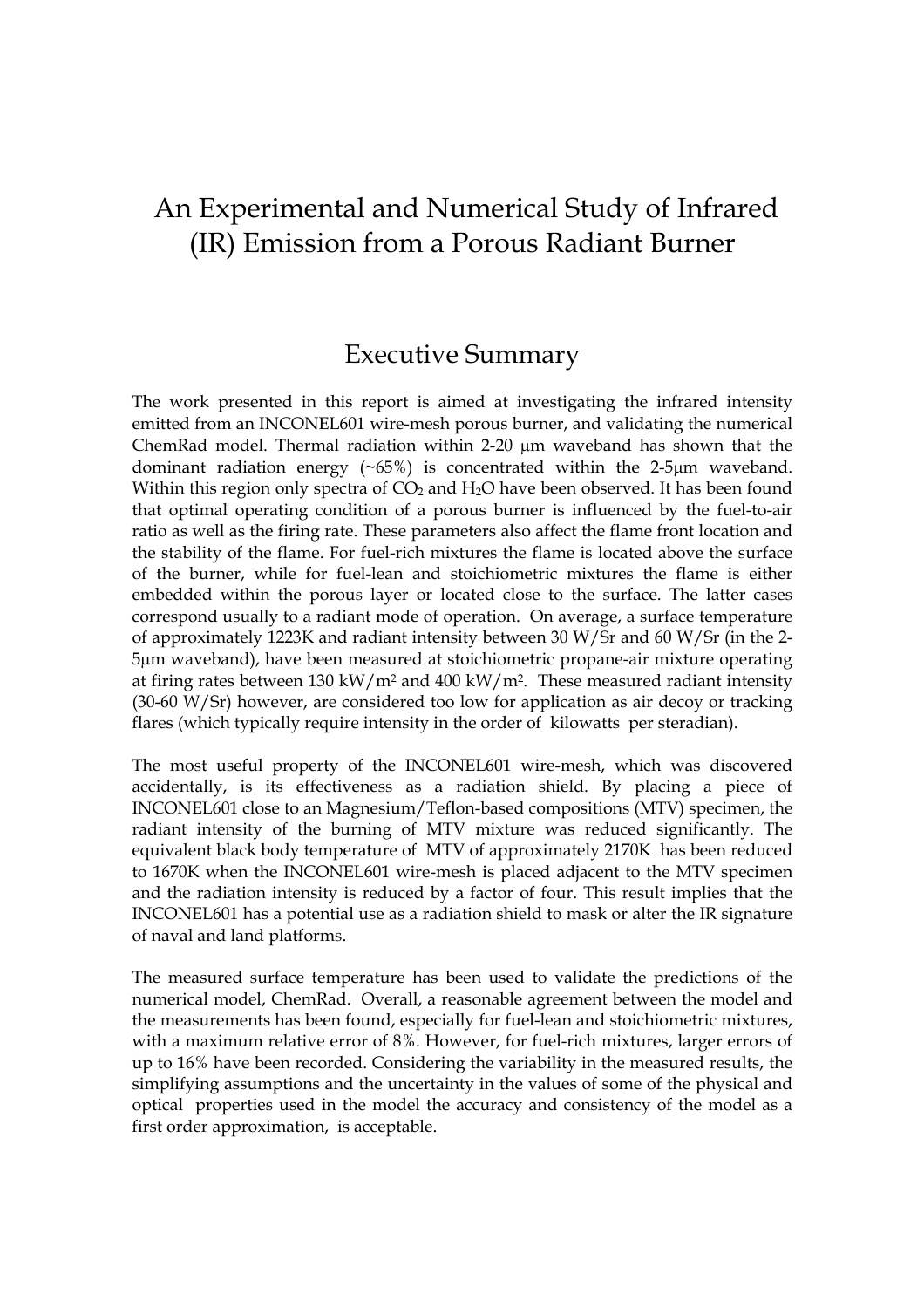## Authors

## **Farid C. Christo** Weapons Systems Division

*Farid Christo holds a B.Sc.(1986) and M.Sc. (1989) in Aeronautical Engineering. His main expertise are combustion, CFD, thermo-fluids and propulsion systems. Between 1990 and 1993 he worked at the University of Sydney on a joint project with Pacific Power Corporation. His work focused on the development and validation of computer models to predict the flow field and erosion rate of heat recovery tubes in boilers of coal-fired power stations. In 1996, he gained his PhD. from the University of Sydney, Department of Mechanical and Mechatronic Engineering. His research topic was the development of artificial neural networks for applications in turbulent combustion simulations. He then joined the Sydney-based company Biomass Energy Services and Technology, where he worked on modelling industrial aerodynamics and combustion processes. In April 1998 he joined the DSTO as a Research Scientist with Weapons Systems Division, Salisbury. Farid's current research interest is the development of computational capabilities for modelling aerothermochemical processes of pyrotechnics and advanced propulsion systems.* 

## **Lakshmanan V. Krishnamoorthy** Weapons Systems Division

\_\_\_\_\_\_\_\_\_\_\_\_\_\_\_\_\_\_\_\_ \_\_\_\_\_\_\_\_\_\_\_\_\_\_\_\_\_\_\_\_\_\_\_\_\_\_\_\_\_\_\_\_\_\_\_\_\_\_\_\_\_\_\_\_\_\_\_\_

\_\_\_\_\_\_\_\_\_\_\_\_\_\_\_\_\_\_\_\_ \_\_\_\_\_\_\_\_\_\_\_\_\_\_\_\_\_\_\_\_\_\_\_\_\_\_\_\_\_\_\_\_\_\_\_\_\_\_\_\_\_\_\_\_\_\_\_\_

*Lakshmanan Krishnamoorthy graduated from the Indian Institute of Science, Bangalore, India, with ME in Aeronautical Engineering. Between 1977 and 1982, he worked as an aero engineer in Helicopter Design Bureau at Hindustan Aeronautics Ltd, Bangalore, India. He gained his PhD in 1988, in Mechanical Engineering from the University of Newcastle, NSW. Subsequently he worked as post-doctoral research assistant at the Imperial College of Science & Technology, UK and the University of Sydney. He joined WSRL, DSTO Salisbury in 1991 and has been working in the field of exterior ballistics. His current interests are in modelling IR Countermeasure systems.*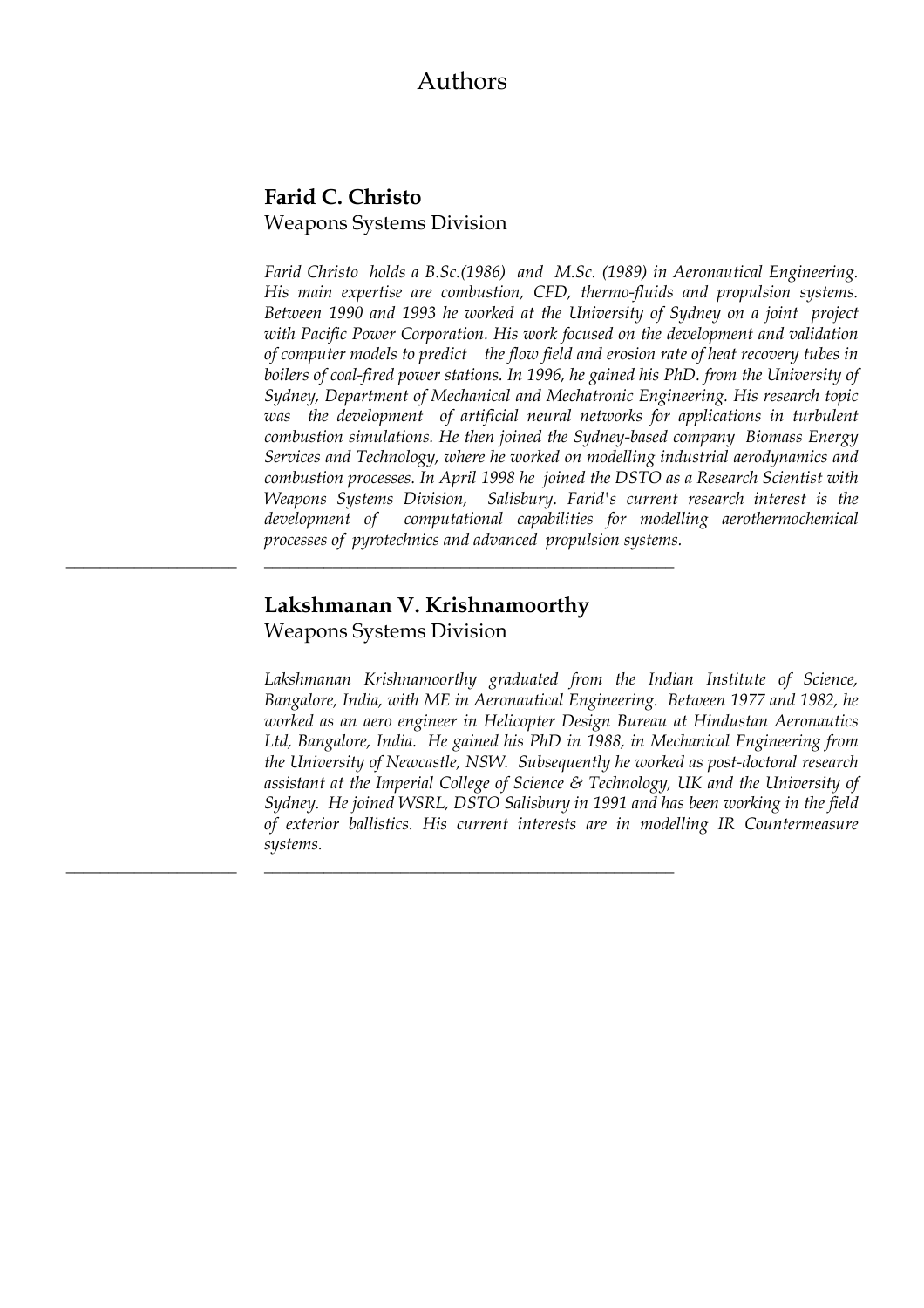# Contents

| 2. |                                                            |  |
|----|------------------------------------------------------------|--|
|    |                                                            |  |
|    |                                                            |  |
|    |                                                            |  |
|    |                                                            |  |
|    |                                                            |  |
|    |                                                            |  |
|    |                                                            |  |
| 3. |                                                            |  |
| 4. |                                                            |  |
|    |                                                            |  |
|    |                                                            |  |
|    |                                                            |  |
|    |                                                            |  |
|    |                                                            |  |
|    |                                                            |  |
|    |                                                            |  |
|    |                                                            |  |
|    |                                                            |  |
|    |                                                            |  |
|    |                                                            |  |
| 6. |                                                            |  |
|    |                                                            |  |
| 7. |                                                            |  |
|    |                                                            |  |
|    | <b>APPENDIX A:CALIBRATION AND ANALYSIS FOR BOMEM MR254</b> |  |
|    |                                                            |  |
|    | APPENDIX B: CALIBRATION AND ANALYSIS METHODOLOGY FOR       |  |
|    |                                                            |  |
|    |                                                            |  |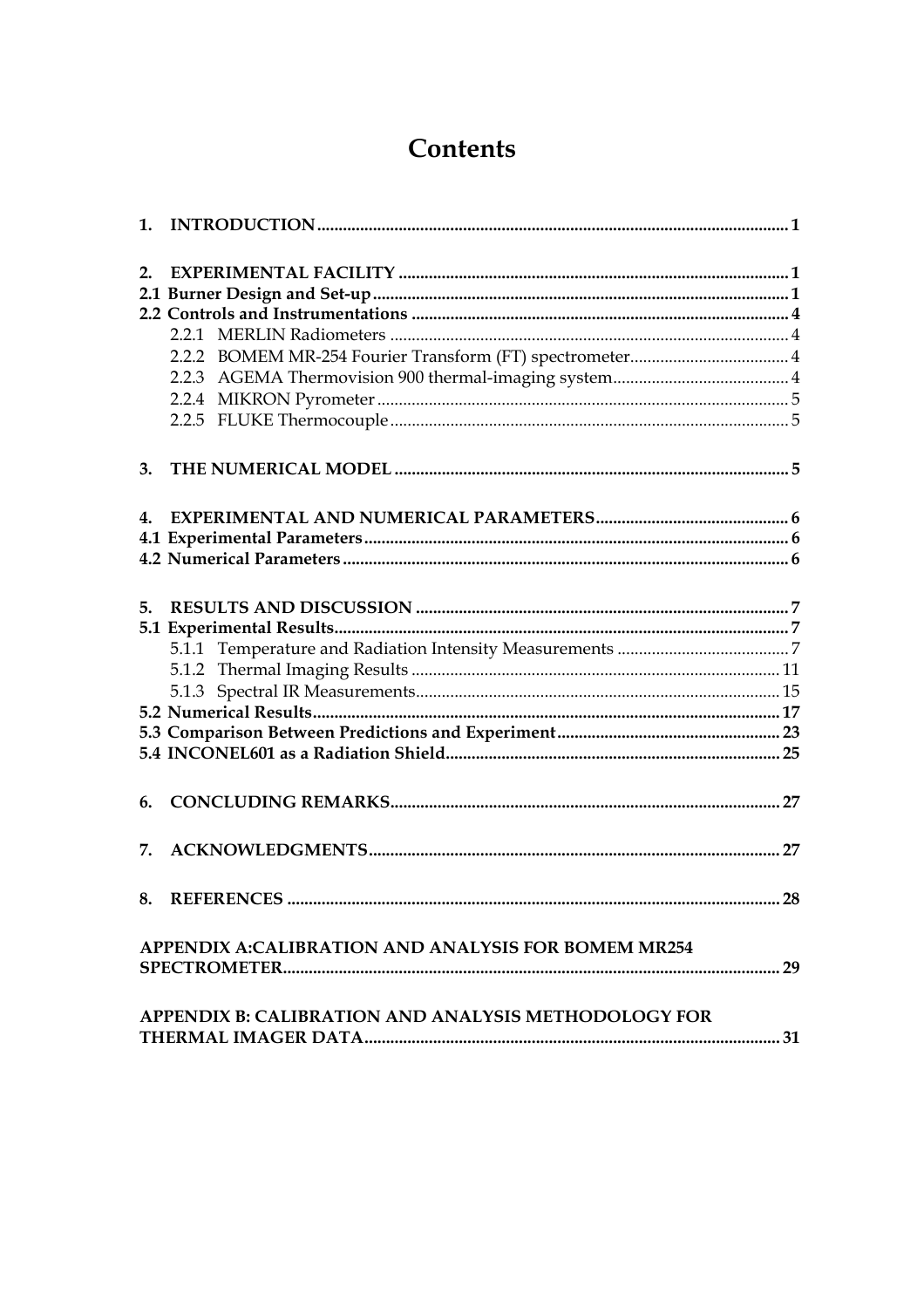## **1. Introduction**

<span id="page-6-0"></span>The wide use of pyrotechnics formulations of Magnesium/Teflon-based compositions as infrared (IR) decoy flares stems from their large energy output. When ignited, they burn with an anaerobic combustion zone, followed by an intense mixing region where the hot combustion products yield their thermal energy via mixing, secondary combustion with atmospheric air resulting in intense radiation. At high air speeds, the heat loss is dominated by atmospheric mixing whereas under low speeds, the heat loss is primarily through radiation. The combustion process of flares is similar to conventional premixed flames, where heat conduction is the dominant mode of heat transfer. Improvements to the heat transfer characteristics, especially thermal radiation mechanism in premixed flames can be achieved using Porous Radiant Burners (PRBs) technology. PRBs are manufactured either from ceramic or stainless steel fibres or from fired clay. A premixed gas and air are forced to flow into the ceramic and burn just on or under the surface, transferring heat to the solid from the flame. The heat transfer is dominated by radiation. The development of PRBs was initially driven by the need to improve thermal efficiency of existing heat generating facilities and also to provide lower emissions of hazardous gases by complete combustion.

It is proposed that the PRB technology be examined as a potential candidate for defence applications. More specifically, investigating the spectral emission and total power density of PRBs to determine their suitability for countermeasure or tracking applications. To the best knowledge of the authors no such utilisation has been attempted. The prime objectives of the present study are firstly to investigate the spatially and spectrally resolved information of the emitted thermal radiation from PRBs. Secondly to use the measurements to validate the ChemRad numerical model that has been described in an earlier study[1].

PRB design, set-up and instrumentations are discussed in section 2. The numerical model describing the PRB combustion is introduced in section 3, and the experimental and numerical parameters are given in section 4. The experimental and numerical results are detailed in section 5.

This study was conducted under an AIR-sponsored task, 98/116, Pyrotechnic Infrared Countermeasures for RAAF.

# **2. Experimental Facility**

## **2.1 Burner Design and Set-up**

Two wire-mesh burners have been designed and manufactured. One burner, shown in Figure 1 (left), has a cylindrical geometry that is similar to in-service flares. The burner is 40 mm in diameter and 135 mm in length. However, only half of the cylinder surface is used, creating a burning surface area of 82 cm2. The second burner, shown on the right of Figure 1, has a rectangular edge of 160 mm x 160 mm. The flatbed burner is 15 mm concaved outward at the centre creating an effective surface area of approximately 270 cm2. This induced curvature is designed to reduce thermal stresses that could lead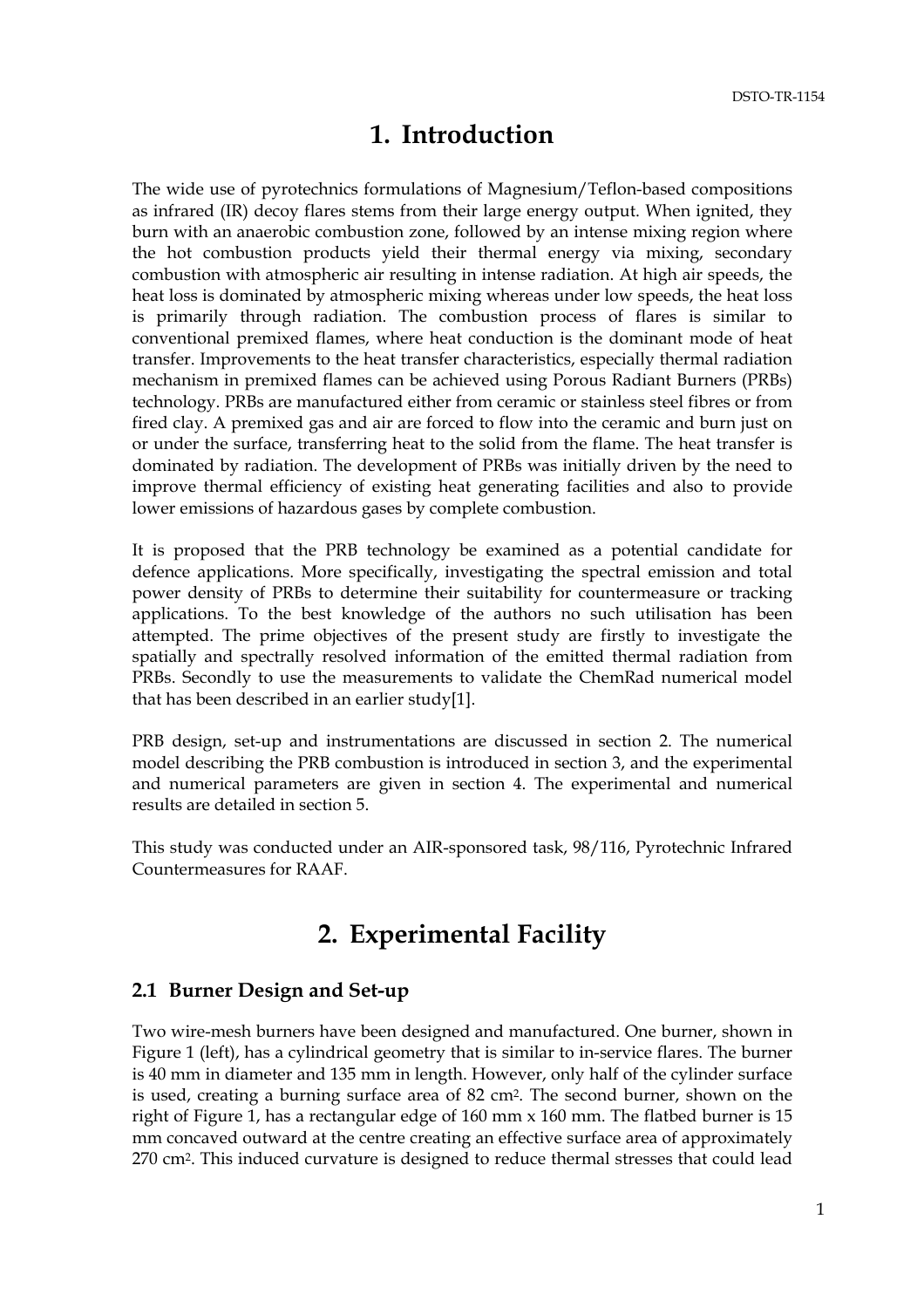#### DSTO-TR-1154

to mechanical failure of the wire. Using flatbed geometry allows the effects of surface area and burner shape on flame stability and IR emission intensity to be examined.



*Figure 1: Close-up photographs of semi-cylindrical wire-mesh (left) and flatbed (right) burners.*

Both burners use a commercial INCONEL601 wire-mesh. Three layers of mesh have been combined creating a porous medium of a 3 mm effective thickness. INCONEL601 is a nickel-chromium-iron alloy (80%-Ni, 16%-Cr, and 7%-Fe) that has excellent mechanical properties. It is also resistant to oxidation in air for up to ~1100°C. The mesh's woven pattern and induced curvature enhances flame stability, improves the mechanical strength of the lattice and reduces wrangling of the mesh due to thermal stresses. A magnified close-up photograph of the wire pattern is shown in Figure 2.



*Figure 2: A photograph (X10) of an INCONEL601 wire-mesh.*

A commercial liquefied petroleum gas (LPG) fuel is mixed with compressed air before entering the settling chamber of the burner, as shown schematically in Figure 3. To ensure a uniform supply of the fuel-air mixture across the entire surface of the burner and to reduce the possibility of flame flashback, a layer of stainless steel wire-mesh has been inserted in the settling chamber. An external flashback arrester has also been fitted to the fuel line as shown in Figure 4, which shows the flatbed burner in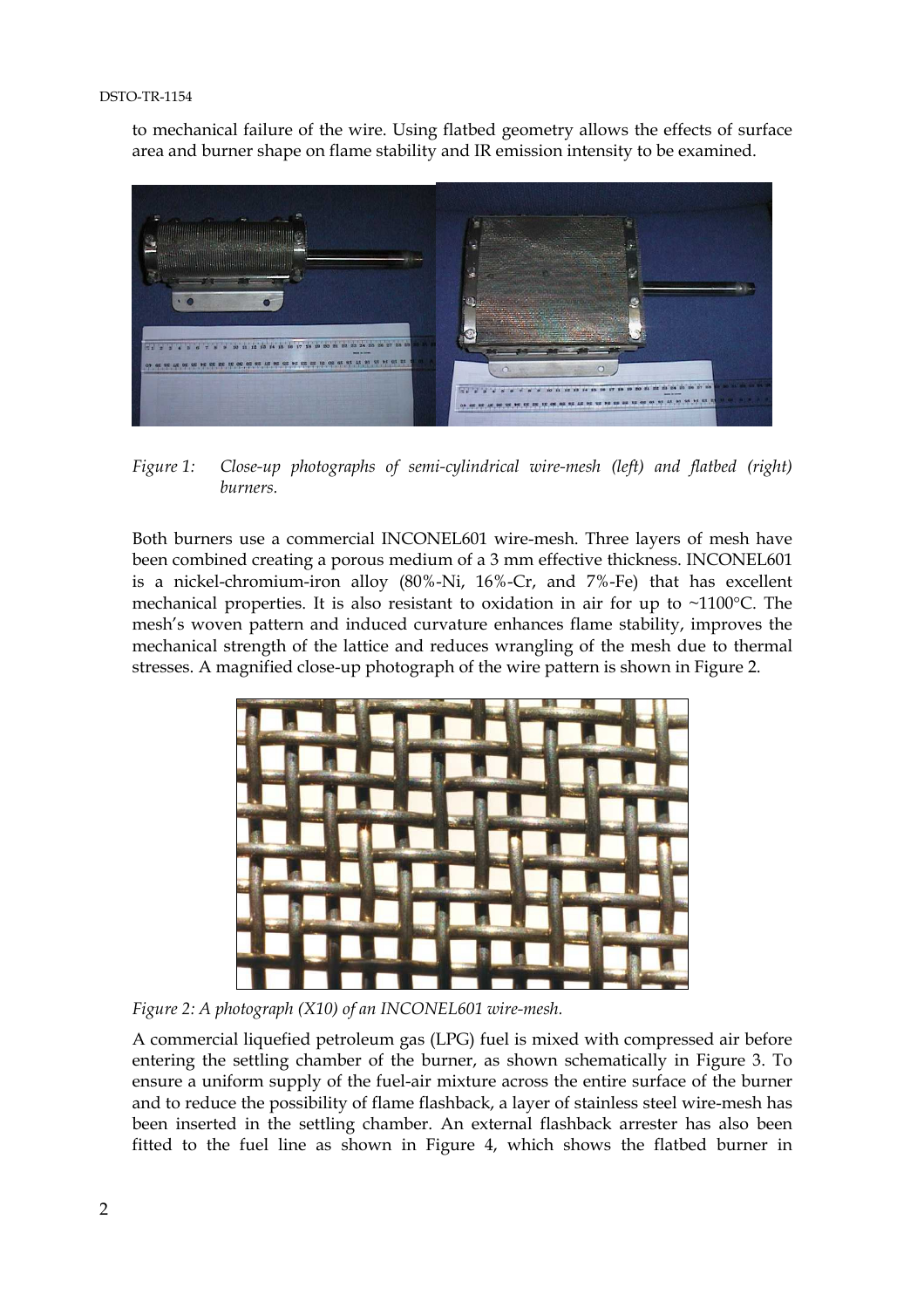operation, while Figure 5, shows the (visual) difference between a PRB flame and a conventional blue-flame.



*Figure 3: A schematic description of the components of the wire-mesh porous burner.*



*Figure 4: A photograph of the burner's supply fuel and air streams.*



*Figure 5: A close-up photograph of Sydney University's 'blue-flame' burner (left) and DSTO's Porous Radiant Burner (right).*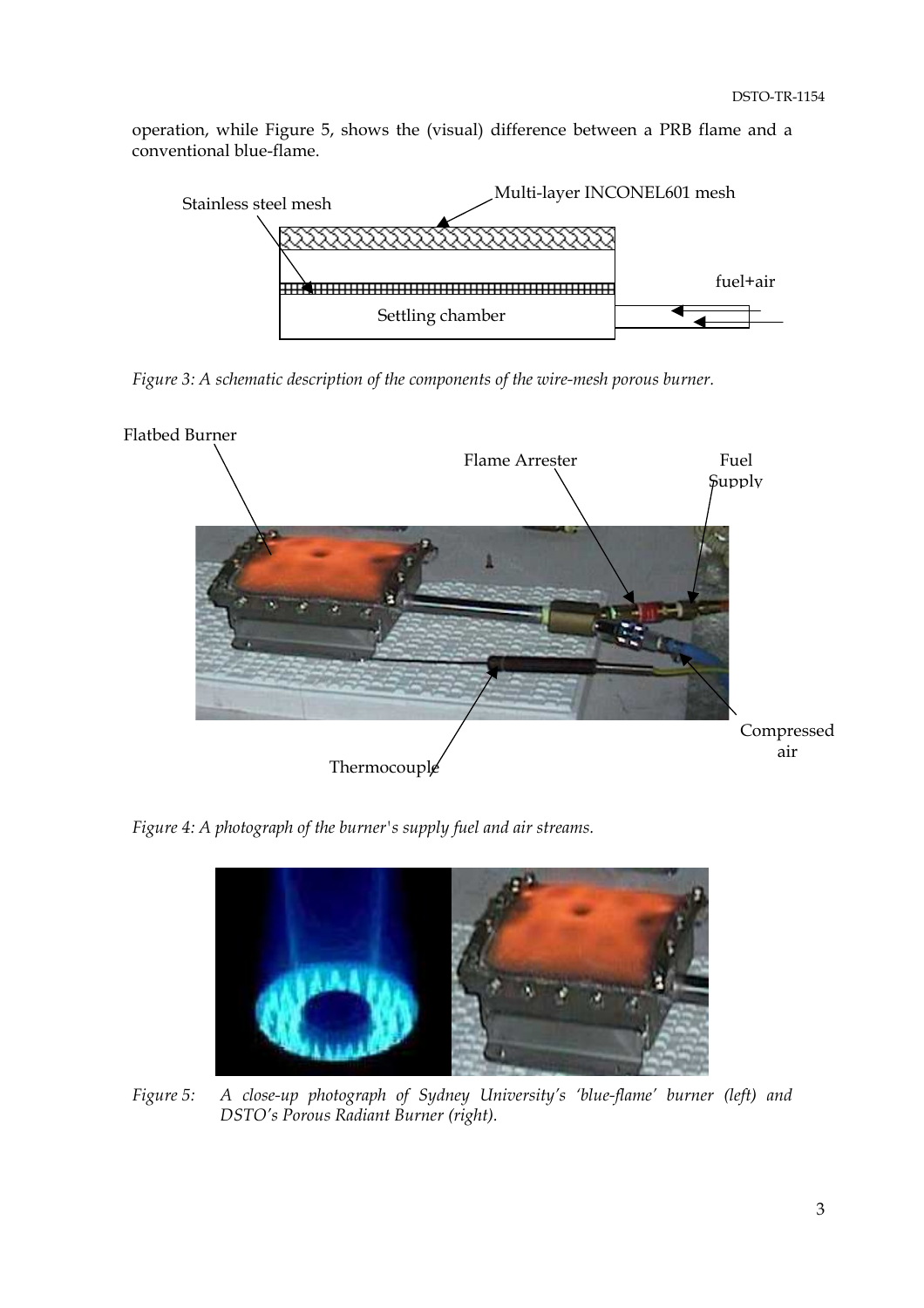## <span id="page-9-0"></span>**2.2 Controls and Instrumentations**

An instrumentation board was used to monitor and control the supply pressure, temperature and flow rates of the fuel and the air streams. An Operating Instruction addressing safety issues, ignition and shutdown procedures has also been written[2]. A number of instruments have been used to measure the gas and surface temperatures and radiation intensity. The layout of the instruments shown in Figure 6, have been located approximately 3 meters away form the burner, included:

- (I) A MERLIN radiometer ,
- (II) A BOMEM MR-254 Fourier Transform (FT) spectrometer,
- (III) An AGEMA Thermovision 900 thermal-imaging system,
- (IV) A MIKRON M90 single-colour IR Pyrometer , and
- (V) A FLUKE K-Type thermocouple.

## 2.2.1 MERLIN Radiometers

A MERLIN radiometer employing Indium Antiminide (InSb) detector, configured for nominal spectral band of 3-5µm, was used to measure radiant intensity. Laboratory calibrations of the radiometer were performed before the experiments using the blackbody furnace operated at 1273K for various aperture diameters and stand off distances. The apparent radiant intensity was obtained using a blackbody at 720 K as the normalised target spectrum.

## 2.2.2 BOMEM MR-254 Fourier Transform (FT) spectrometer

The BOMEM FT spectrometer is a dual band system with an InSb detector measuring in 1800-5000cm-1 (2-5.5 µm) spectral region and a Mercury Cadmium Telluride (MCT) detector measuring in the 500-5000 cm<sup>-1</sup> (2-20  $\mu$ m) region. It produces spectrum with a 4 cm-1 resolution at a scan rate of 31 Hz. On site calibration of the spectrometer was performed using a blackbody furnace. Calibration to radiance values was performed using a two-temperature blackbody technique as outlined in Appendix A.

### 2.2.3 AGEMA Thermovision 900 thermal-imaging system

The AGEMA thermal imager has a dual scanner configured with nominal 3-5 µm and 8-12 µm spectral bands and has lenses to provide 10°HX5°V Field Of View (FOV). The 3-5 µm scanner used two InSb serial detectors while the 8-12 µm scanner used a single MCT detector. The thermal imager calibration and analysis methodologies are described in Appendix B. The pixel digital values (V) are converted to temperature (T) using the following equation

$$
V = \frac{R}{\exp(B/T) - F}
$$

where R, B and F are constants obtained through calibration. The AGEMA provides a two-dimensional mapping of surface temperature as well as that of the hot combustion gases around the burner. This mapping also provides information about the uniformity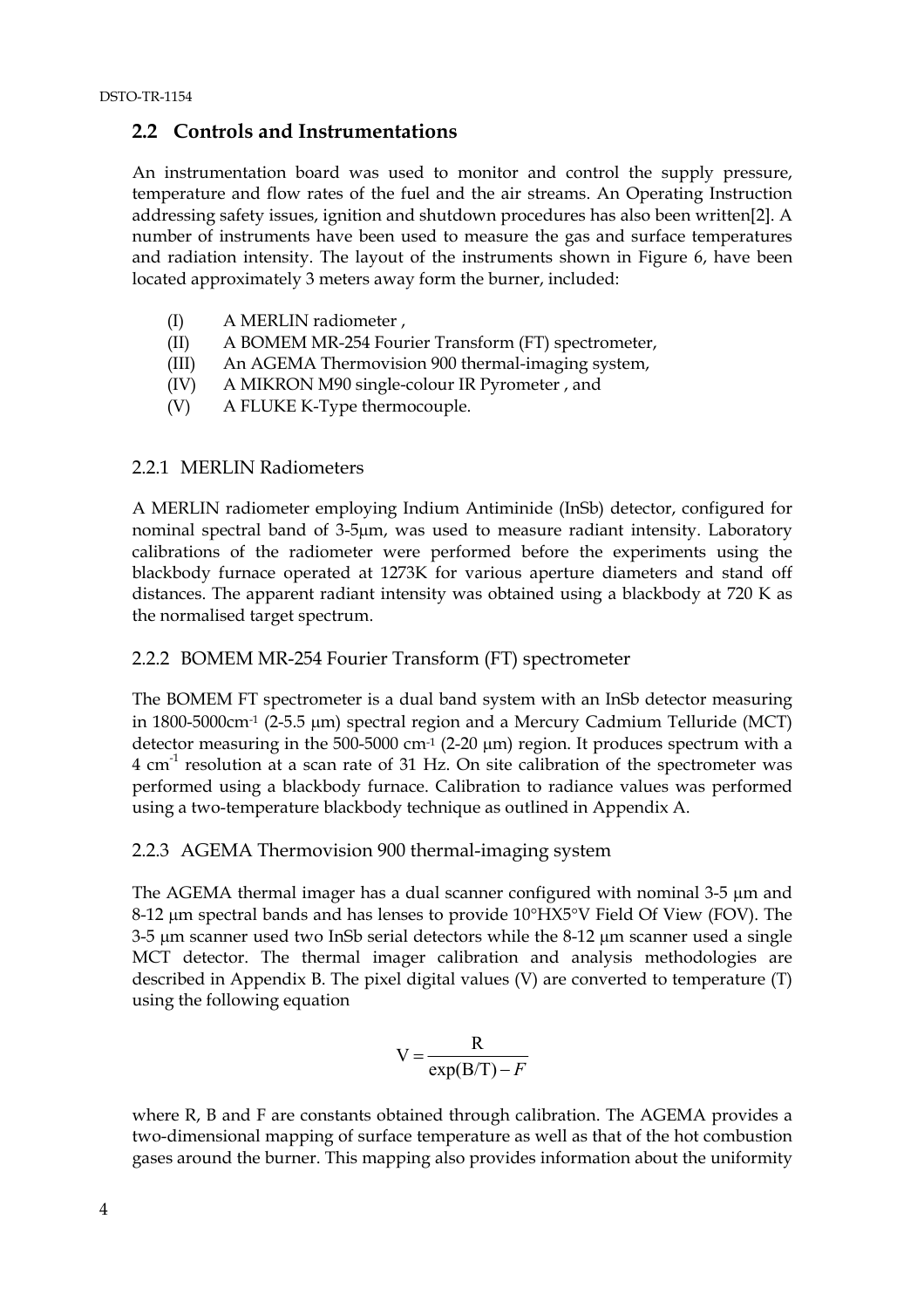<span id="page-10-0"></span>of the flow field around the burner, so effects of external disturbances on surface temperature and flame stability can be identified.

### 2.2.4 MIKRON Pyrometer

A MIKRON-M90 single-colour infrared pyrometer was used to measure the temperature, at a point-location, on the burner's surface. It has a temperature range of  $250^{\circ}$ C - 2000°C and a spectral response between 1.0 $\mu$ m and 1.6 $\mu$ m. The emissivity of the surface should been known and properly set to ensure accurate results.

#### 2.2.5 FLUKE Thermocouple

A FLUKE K-Type (Chromel-Alumel) thermocouple has been attached externally to the housing of the burner. The thermocouple has a temperature range between -200 $\degree$ C and 1370 $\degree$ C with a resolution of  $\pm 0.1\%$  of the reading +0.7 $\degree$ C. It is used as a safety measure to monitor the temperature of the mixture in the settling chamber. If the chamber's temperature (due to heat transfer from the flame zone) is close to the autoignition temperature of the fuel-air mixture, the system should then be shutdown.



*Figure 6: Layout of the instrumentations used in the experiment.*

# **3. The Numerical Model**

The ChemRad model[1] has been used to simulate the combustion and radiation processes. Calculations are carried out for propane/air mixtures with various fuel-toair ratios and firing rates similar to those used in the experiment. The computational domain, shown in Figure 7, comprises an inlet section, a porous medium section and an exit section. For simplicity the inlet section was not considered. That is, it is assumed that  $x_{in} = x_0 = 0$ , while  $x_L$  is set to 0.3 cm, and  $x_{out}$  is selected to be 1 cm.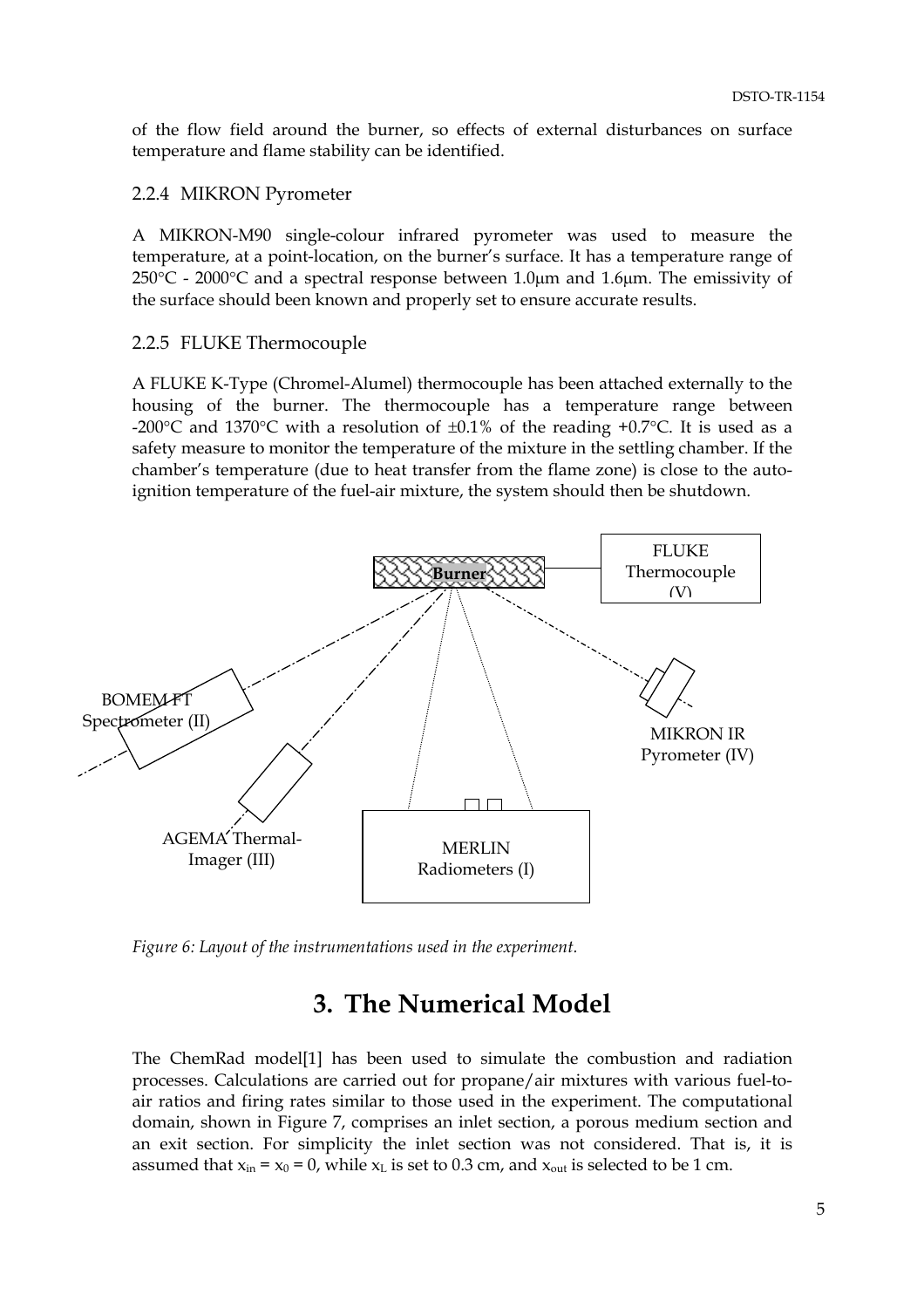

*Figure 7: A schematic of the computational domain - ChemRad model.*

## **4. Experimental and Numerical Parameters**

### **4.1 Experimental Parameters**

The equivalence ratio  $\phi_c$ , is used to characterise the fuel/air mixtures. It is defined as the fuel-to-air ratio (*FAR*) on mass basis to its stoichiometric ratio (*FARs*) :

$$
\Phi_c = \frac{FAR}{FAR_s} \ .
$$

The equivalence ratio can also be simply be described in terms of a global chemistry of a propane-air mixture as:

$$
\phi_c C_3 H_8 + 5(O_2 + 3.76N_2) \rightarrow \text{Products}
$$

The flow rate of the fuel is used to characterise the firing rate (power density) of the burner, which is defined as the thermal power input per unit surface area of the burner.

#### **4.2 Numerical Parameters**

The chemistry of LPG has been represented using a high-temperature propane kinetics mechanism with 40 reactive species and 93 elementary reactions[1]. The model-input parameters, ie. optical and physical properties of the porous medium that are used in the calculations are listed in Table 1. Optical properties are often difficult to obtain experimentally or analytically, and even documented values in the literature retain a certain degree of uncertainty. Furthermore, some optical properties also depend on the microstructure of the porous. That is the manufacturing techniques used for preparing the material could have a profound influence on its optical properties [3].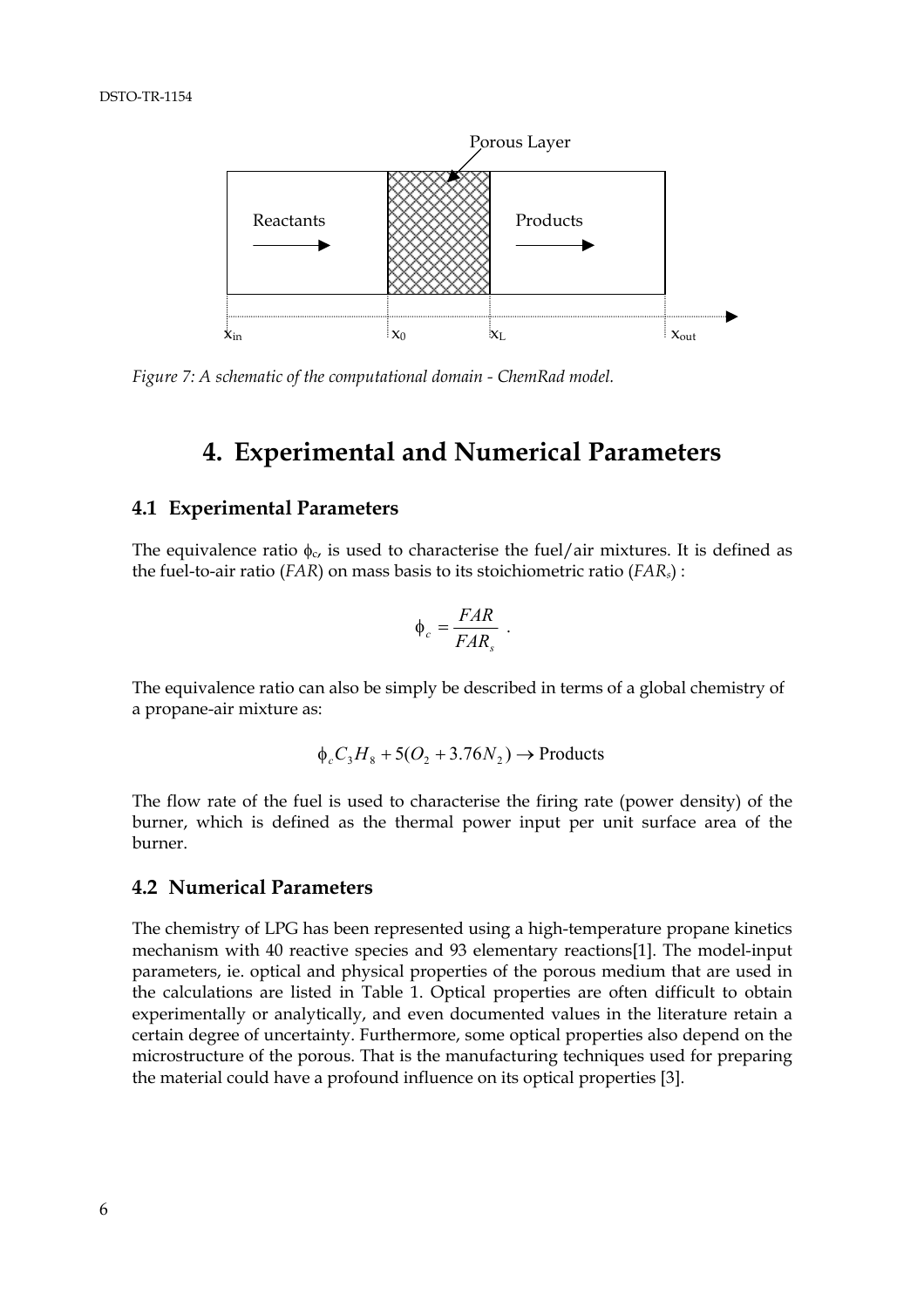| Parameter                     | Physical                  | Value | Note [Uncertainty]         |
|-------------------------------|---------------------------|-------|----------------------------|
|                               | units                     |       |                            |
| Void                          |                           | 0.95  | Estimated [low]            |
| Tortuosity                    |                           | 3.36  | Estimated [medium]         |
| Area Density                  | $\text{cm}^2/\text{cm}^3$ | 44    | Estimated [high]           |
| Emissivity                    |                           | 0.8   | Manufacturer specs [low]   |
| Reflectivity                  |                           | 0.9   | Literature [medium]        |
| Albedo                        |                           | 0.7   | analysis Parametric [high] |
| <b>Extinction coefficient</b> | $cm-1$                    | 50    | Parametric analysis [high] |
| Forward scattering            |                           | 0.5   | Parametric analysis [high] |
| Backward scattering           |                           | 0.5   | Parametric analysis [high] |

<span id="page-12-0"></span>*Table 1: A list of optical properties of INCONEL601 used in the calculations.*

# **5. Results and Discussion**

First, the results of the experiment are presented followed by analysis of code predictions. A comparison between the numerical and the measurements is then presented and the capabilities of the numerical model are commented upon.

## **5.1 Experimental Results**

Two sets of experiments have been conducted, one using the semi-cylindrical burner and another for the flatbed burner. In each experiment the surface temperature of the burner, the apparent radiation emission in the 3-5 µm waveband and the spectral emission have been measured. Measurements have been carried out for different fuelto-air ratios, φ*c* ranging from 0.3 to 1.5. The stoichiometry of the mixture was adjusted by changing the airflow rate, keeping the fuel flow rate (which determined the firing rate of the burner) unchanged. In this study firing rates between 139 kW/m<sup>2</sup> and 417  $kW/m<sup>2</sup>$ , have been achieved. Using different firing rates allows the optimal the operating condition of the burner, both in terms of flame stability radiative output to be achieved. It is worth mentioning that for industrial applications a firing rate of 400 kW/m2 is considered moderate. However, for feasibility and exploratory purposes a higher firing rate is not necessary as long as the flame is stable and the measurement resolution is adequate.

### 5.1.1 Temperature and Radiation Intensity Measurements

Tables 2 and 3 summarise the measured surface temperature and radiant intensity for the semi-cylindrical and the flatbed burners. The surface temperature  $(T<sub>s</sub>)$  has been measured by the MIKRON IR-pyrometer and the apparent radiation in the 3-5 µm waveband  $(Q<sup>3-5</sup>)$  has been measured using the MERLIN radiometers. The results are also presented in Figures 8-11.

Figure 8 shows the surface temperature of the semi-cylindrical burner for various equivalence ratios and firing rates. A maximum surface temperature of 1205K has been measured at firing rate of 417 kW/m2. Surface temperatures of 1069K and 1162K have been recorded at firing rates of 139 kW/m2 and 278 kW/m2, respectively. However, the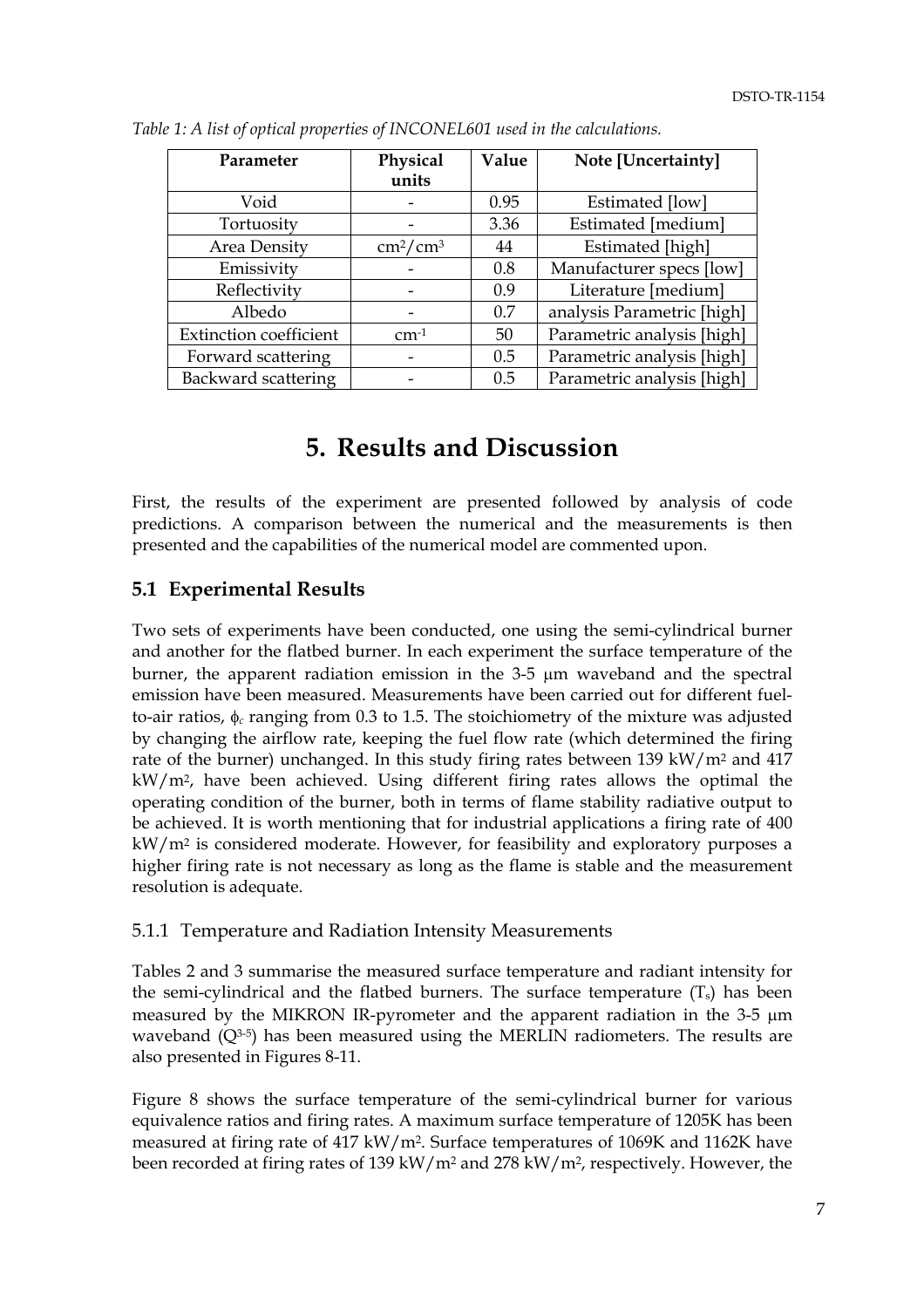peak-temperature location (in  $\phi_c$  space) exhibits a dependency on the firing rate, shifting towards the stoichiometric ratio as the firing rate increases. Similar behaviour has also been observed for the flatbed burner, as shown in Figure 9. Similar behaviour has also been observed for the flatbed burner. The results presented in Figures 8 and 9, indicate that unlike blue-flame burners, the highest surface temperature in a PRB does not always occur at a stoichiometric mixture, as both equivalence ratio as well as the firing rate influences the optimal operating conditions of a PRB.

*Table 2:* Experimental results for the semi-cylindrical burner. Key:  $P_I$  = Power input,  $P_D$  = *Firing Rate,*  $φ<sub>c</sub> = equivalence ratio, T<sub>s</sub> = Surface temperature as measured by IR-$ *Pyrometer, Qr 3-5= Apparent radiation in 3-5* µ*m waveband as measured by the MERLIN radiometers.*

| Exp. ID          | $P_I$ | $P_D$                | $\phi_c$ | $T_s$ (K) | $Q^{3-5}R$ |
|------------------|-------|----------------------|----------|-----------|------------|
|                  | (kW)  | (kW/m <sup>2</sup> ) |          |           | (W/sr)     |
| C1A              |       | 139                  | 0.58     | 1087      | 45.24      |
| C2A              |       |                      | 0.43     | 1112      | 31.14      |
| C3A              | 1.14  |                      | 0.39     | 1069      | 32.01      |
| C <sub>4</sub> A |       |                      | 0.35     | 1026      | 29.98      |
| C5A              |       |                      | 0.31     | 810       | 27.37      |
| C6A              |       |                      | 0.53     | 938       | 18.38      |
| C7A              |       |                      | 0.581    | 1080      | 27.60      |
| C <sub>8</sub> A |       |                      | 0.63     | 1115      | 36.30      |
| C9A              |       |                      | 0.70     | 1141      | 38.97      |
| C10A             | 2.27  | 278                  | 0.77     | 1162      | 42.05      |
| C11A             |       |                      | 0.87     | 1043      | 44.37      |
| C12A             |       |                      | 1.00     | 1043      | 43.26      |
| C13A             |       |                      | 1.16     | 915       | 41.47      |
| C14A             |       |                      | 1.40     | 783       | 39.78      |
| C15A             |       |                      | 1.75     | 726       | 35.78      |
| C16A             |       |                      | 1.50     | 730       | 43.79      |
| C17A             |       |                      | 1.31     | 865       | 46.05      |
| C18A             |       | 417                  | 1.16     | 1003      | 47.21      |
| C19A             | 3.41  |                      | 1.05     | 1122      | 51.21      |
| C20A             |       |                      | 0.95     | 1205      | 56.43      |
| C <sub>21A</sub> |       |                      | 0.87     | 1190      | 57.65      |
| C22A             |       |                      | 0.80     | 1032      | 57.65      |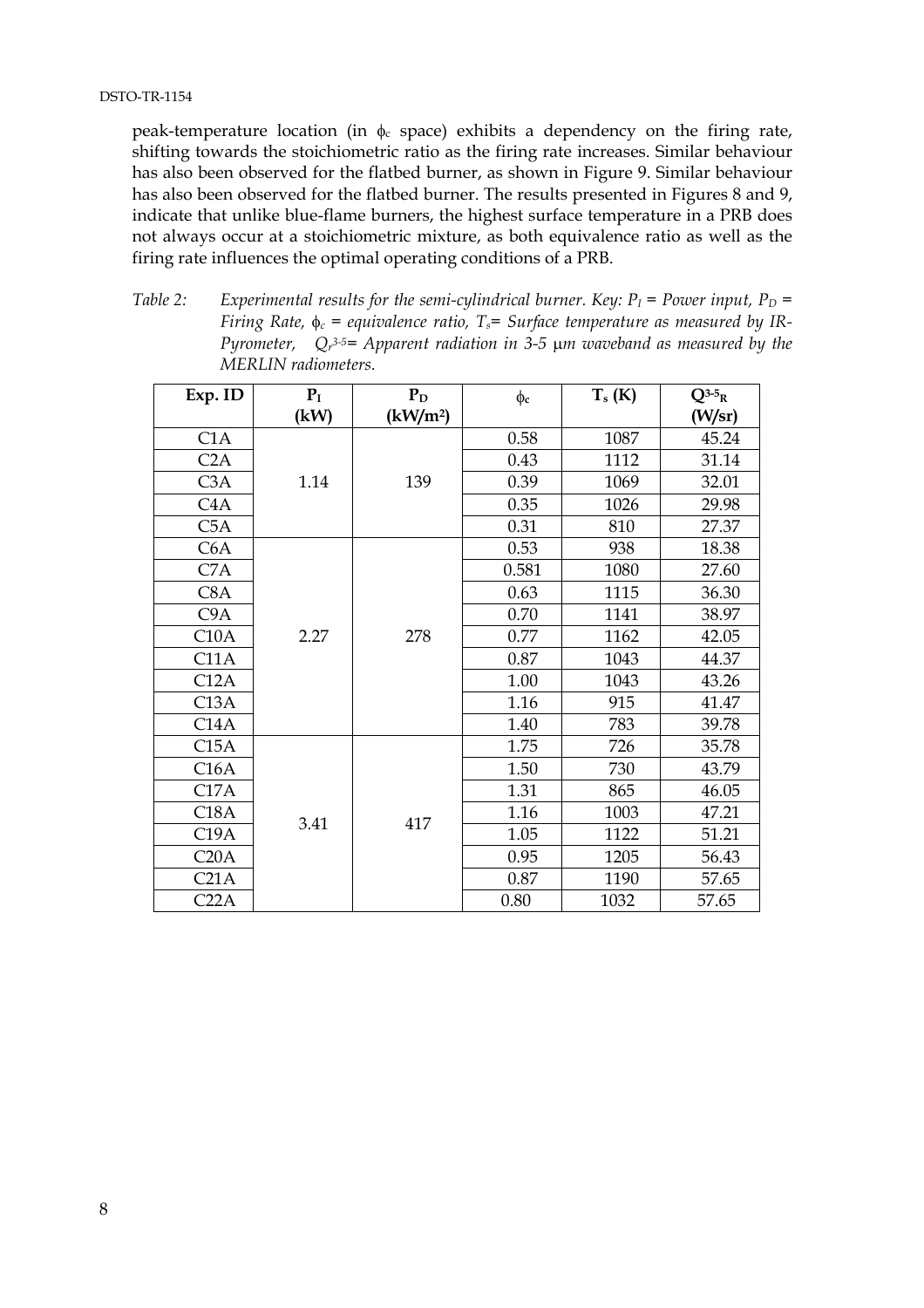*Table 3:* Experimental results for the flat-bed burner. Key:  $P_I$  = Power input,  $P_D$  = Firing Rate,  $\phi_c$  = equivalence ratio,  $T_s$ = Surface temperature as measured by IR-*Pyrometer, Qr 3-5= Apparent radiation in 3-5* µ*m waveband as measured by the radiometer.*

| Exp. ID           | P <sub>I</sub> | $P_D$                                                                                        | $\phi_c$ | $T_s(K)$ | $Q^{3-5}R$ |
|-------------------|----------------|----------------------------------------------------------------------------------------------|----------|----------|------------|
|                   | (kW)           | (kW/m <sup>2</sup> )                                                                         |          |          | (W/sr)     |
| F <sub>1</sub> A  |                | 875<br>1.05<br>0.87<br>961<br>973<br>0.65<br>63<br>953<br>0.52<br>873<br>0.43<br>0.41<br>658 |          |          | 20.126     |
| F <sub>2</sub> A  |                |                                                                                              |          |          | 23.548     |
| F <sub>3</sub> A  |                |                                                                                              |          |          | 21.808     |
| F <sub>4</sub> A  | 1.70           |                                                                                              |          | 19.836   |            |
| F <sub>5</sub> A  |                |                                                                                              |          |          | 18.908     |
| F <sub>6</sub> A  |                |                                                                                              |          |          | 15.428     |
| F7A               | 3.41           |                                                                                              | 0.80     | 1075     | 8.874      |
| F8A               |                | 0.87<br>1.05<br>126<br>1.31<br>1.75                                                          |          | 1101     | 35.728     |
| F9A               |                |                                                                                              |          | 1021     | 42.688     |
| F <sub>10</sub> A |                |                                                                                              | 907      | 44.254   |            |
| <b>F11A</b>       |                |                                                                                              |          | 803      | 45.994     |



*Figure 8: Measured surface temperature of the porous burner for various equivalence ratios and different firing rates( semi-cylindrical burner).*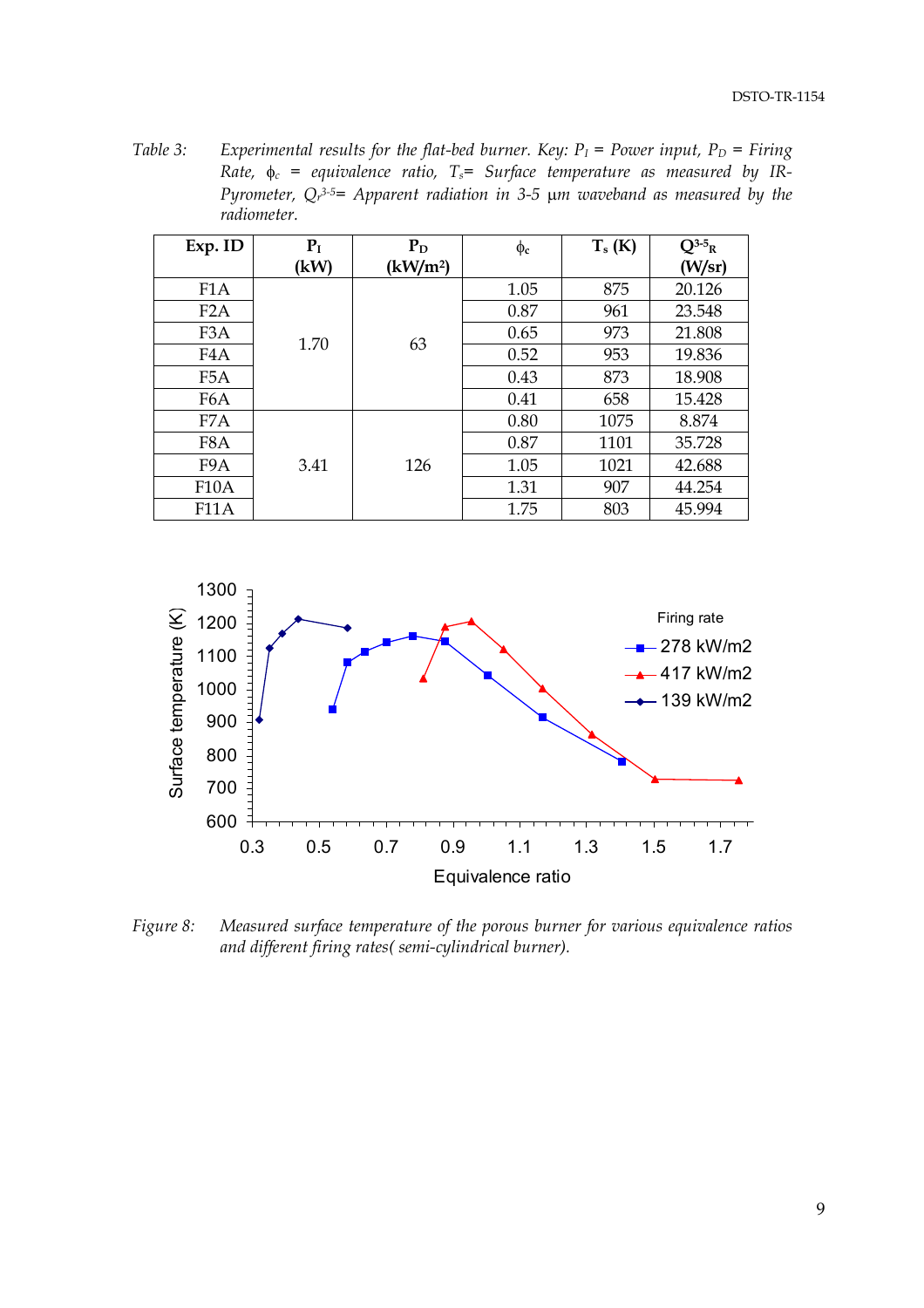

*Figure 9 : Measured surface temperature of the porous burner for various equivalence ratios and for different firing rates( flatbed burner).*



*Figure 10: Apparent radiation in 3-5 micrometer waveband at various equivalence ratios and different firing rates( semi-cylindrical burner).*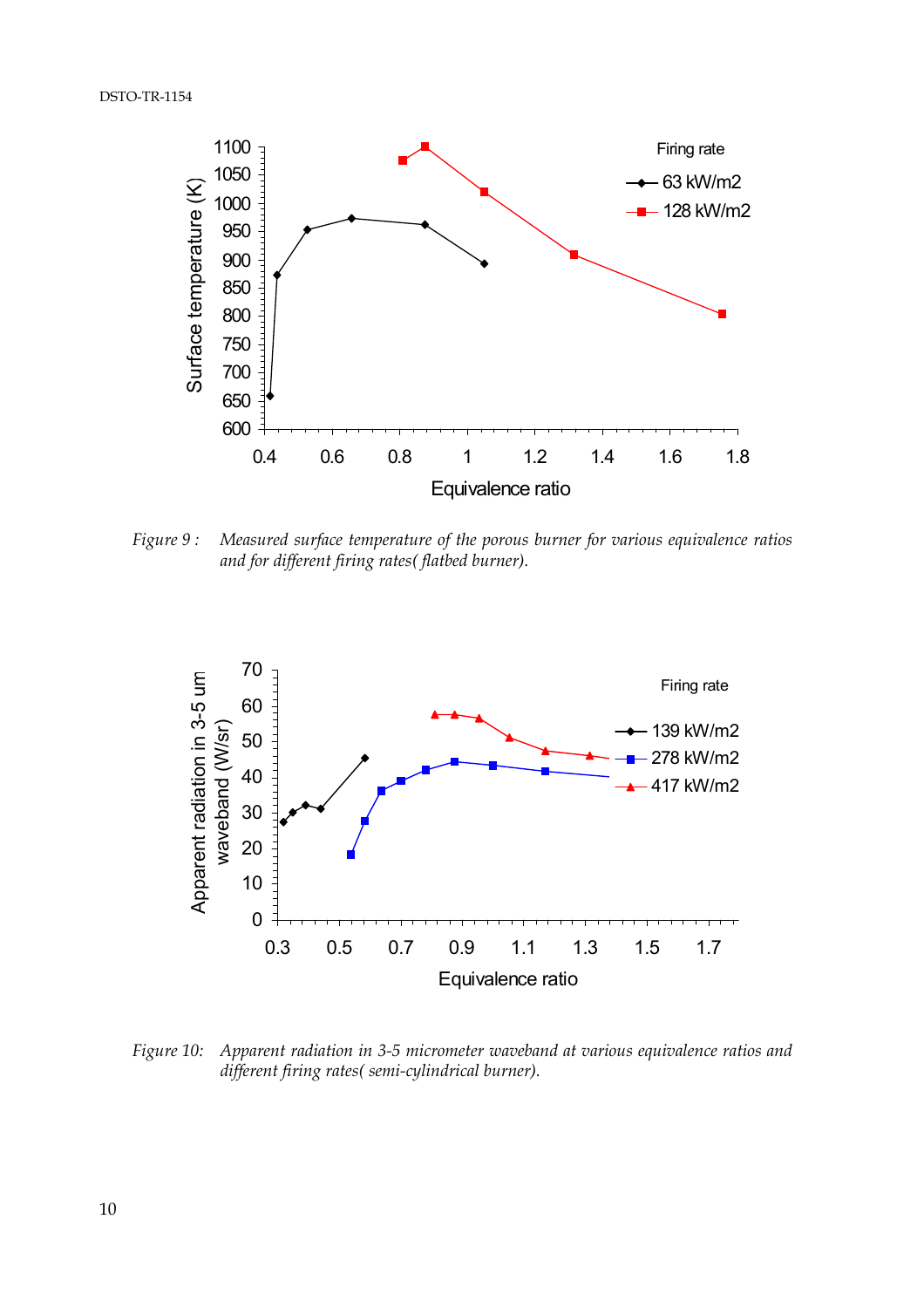<span id="page-16-0"></span>

*Figure 11: Apparent radiation in 3-5 micrometer waveband at various equivalence ratios and different firing rates( flat-bed burner).*

Figures 10 and 11 show the apparent radiation intensity in 3-5 µm waveband for the semi- cylindrical and the flatbed burners, respectively. As shown, increasing the firing rate leads to a noticeable increase in the maximum apparent radiation, especially for the flatbed burner. The effect of the equivalence ratio on the magnitude and location of peak radiation intensity, however, is less pronounced with only small variations in intensity over a wide range of equivalence ratios.

The results shown in Figures 8-11 also highlight PRB's ability to maintain a stable combustion over a broader range of fuel-to-air ratios than blue-flame burners [4,5]. The lower and upper flammability limits of a propane-air mixture burning in a conventional burner are 0.5 and 1.6, respectively. These limits however are extended to 0.3 and 1.7, respectively for the same mixture burning in a porous burner.

#### 5.1.2 Thermal Imaging Results

The AGEMA system has been used to measure and visualise the spatial distribution of temperature at the surface and the surrounding of the burner. It also provides information about the uniformity (or lack of it) in the temperature and flow fields around the burner. Figure 12, shows temperature contours from the semi-cylindrical burner operating at stoichiometry ( $\phi_c$ =1) and firing rates of 278 kW/m<sup>2</sup>, and 417 kW/m2. Similarly, Figure 13, shows temperature contours from the flatbed burner operating at stoichiometry and firing rates of 63 kW/m2, and 126 kW/m2.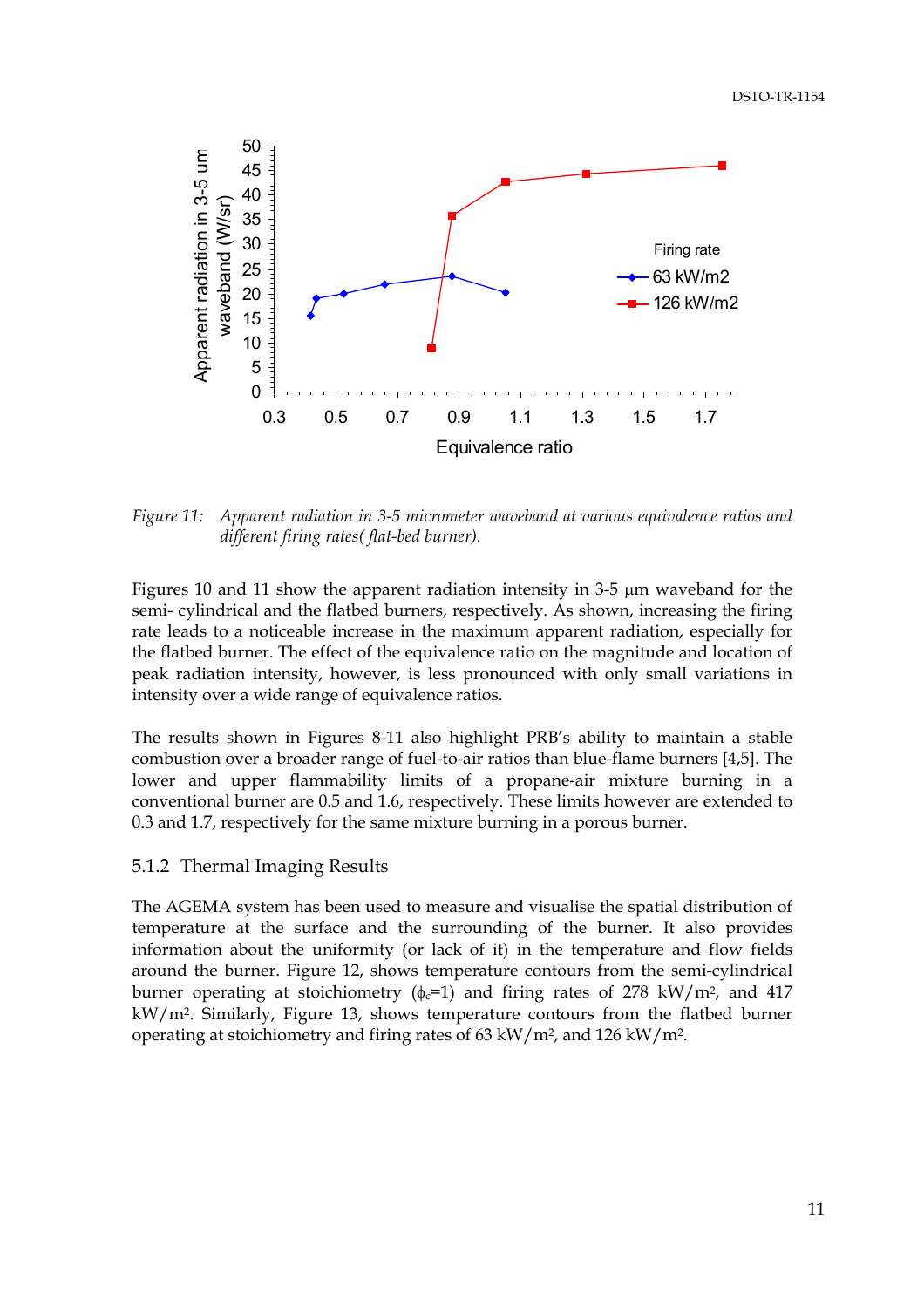





*Figure 12: AGEMA's temperature contours(*°*C) for the semi-cylindrical burner operating at a power density of (a) 278 kW/m2, (b) 417 kW/m2 ( a stoichiometric propane-air mixture).*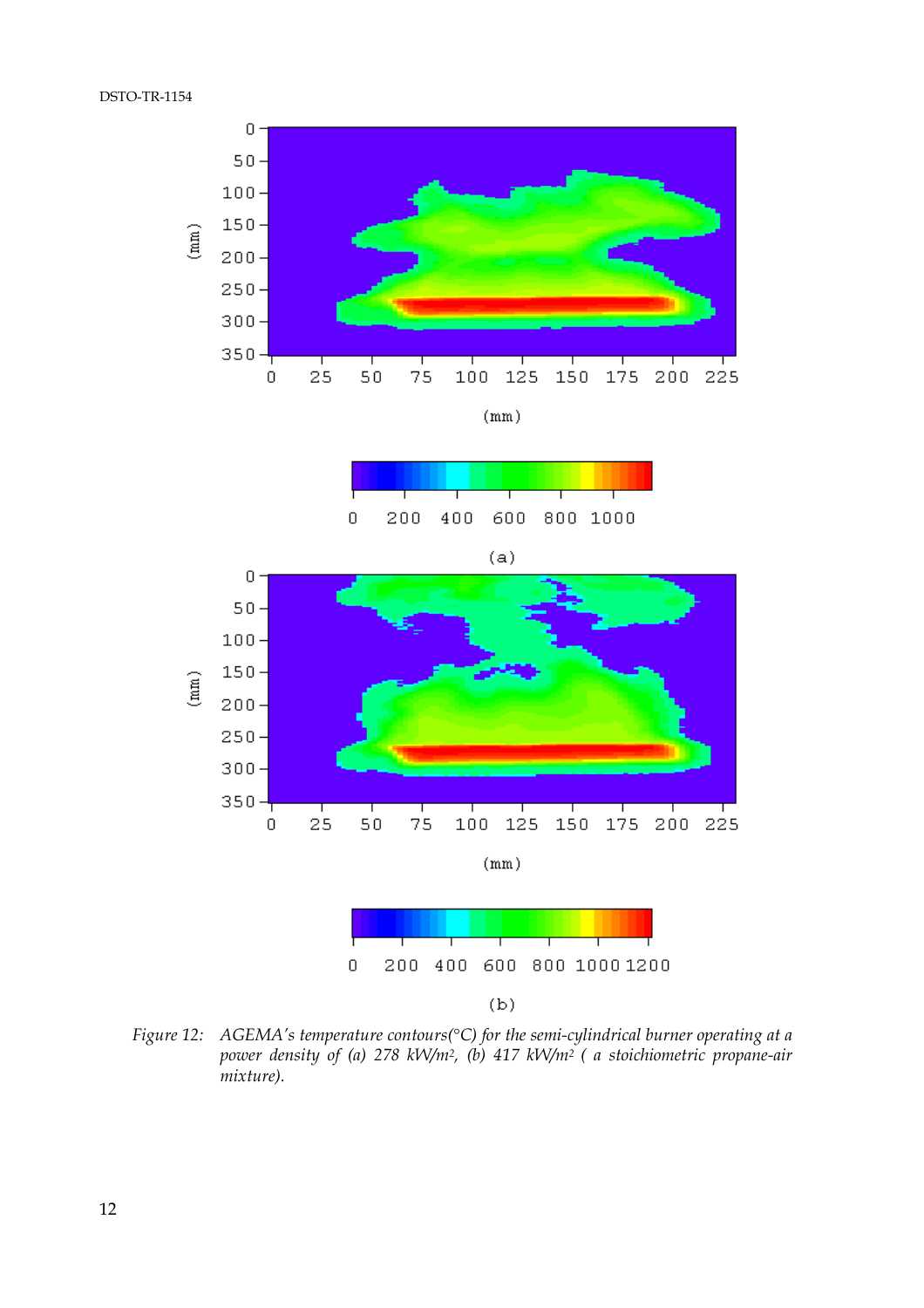

 $(mm)$ 





*Figure 13: AGEMA's temperature contours (*°*C) from the flat-bed burner operating at a power density of (a) 63 kW/m2,(b) 126 kW/m2 (a stoichiometric propane-air mixture).*

As shown in Figure 12, the temperature distribution is reasonably uniform around the semi-cylindrical burner, up to a (vertical) distance of about 50 mm above the surface of the burner. The temperature distribution along the lateral direction also shows very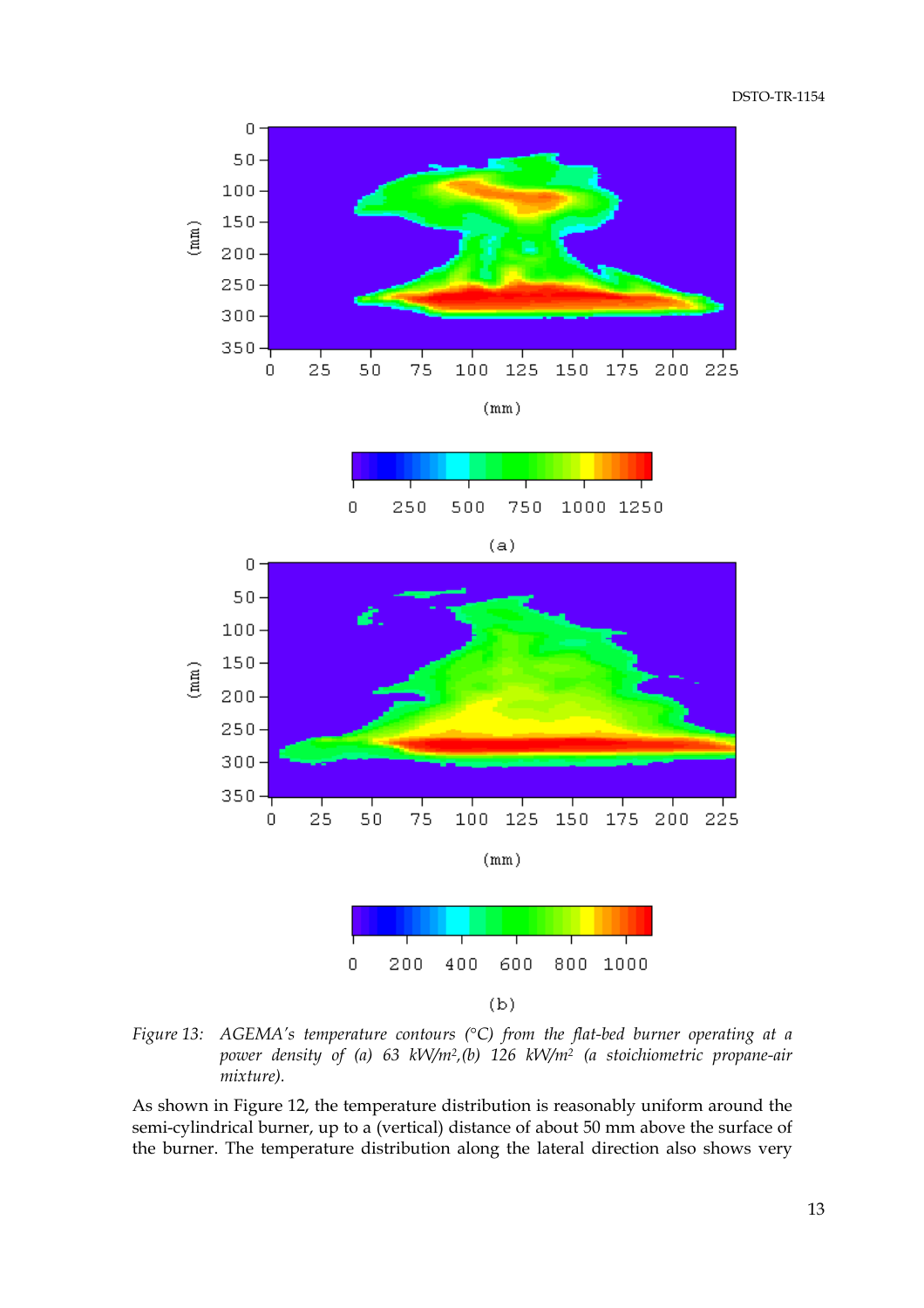#### DSTO-TR-1154

little variations. The temperature field for the flatbed burner (Figure 13) however, is less uniform in the downstream direction, particularly at low firing rate of 63 kW/ $m<sup>2</sup>$ where portion of the flame seems to lift-off from the surface. It is worth noting that at this firing rate the burner was not operating in a radiant mode. As the firing rate and the equivalence ratio are adjusted to an optimal level (which is burner-specific) the flame tends to change to a radiant mode with a red-glowing surface. Further increase in the equivalence ratio or the firing rate however, tends to lift-off the flame from the surface and subsequently the flame blows-off completely. In this series of experiments the burners were not shielded. However the results indicate that air movement in the laboratory has little effect on the uniformity of the temperature and flow fields above the burner. As our interest in focused on measuring surface and gas temperature up to 20 mm from the surface, the uniformity of flow and temperature in the near field is considered adequate.

Using the AGEMA's temperature readings, mean axial temperature profiles of the hot gases have been extracted as follows. At each axial location, the average temperature (and its r.m.s.) is calculated using 21 temperature readings (along the lateral direction). Figure 14, shows the mean and standard deviation of the gas temperature, up to 12 mm from the surface of the semi-cylindrical burner  $(417 \text{ kW/m}^2)$  and for a range of equivalence ratios ( $\phi_c = 0.8 - 1.75$ ). The small standard deviation indicates that the temperature along the lateral direction of the burner is reasonably uniform. It can also be seen that the gas temperature decays rapidly within a short distance from the surface. For equivalence ratios between 0.8 and 1.3, the gas temperature drops from the surface temperature to a temperature of 600°C- 700°C, within 12 mm from the surface of the burner.



*Figure 14: Axial mean and standard deviation of gas temperature of the semi- cylindrical burner operating at 417 kW/m2, over a broad range of equivalence ratios.*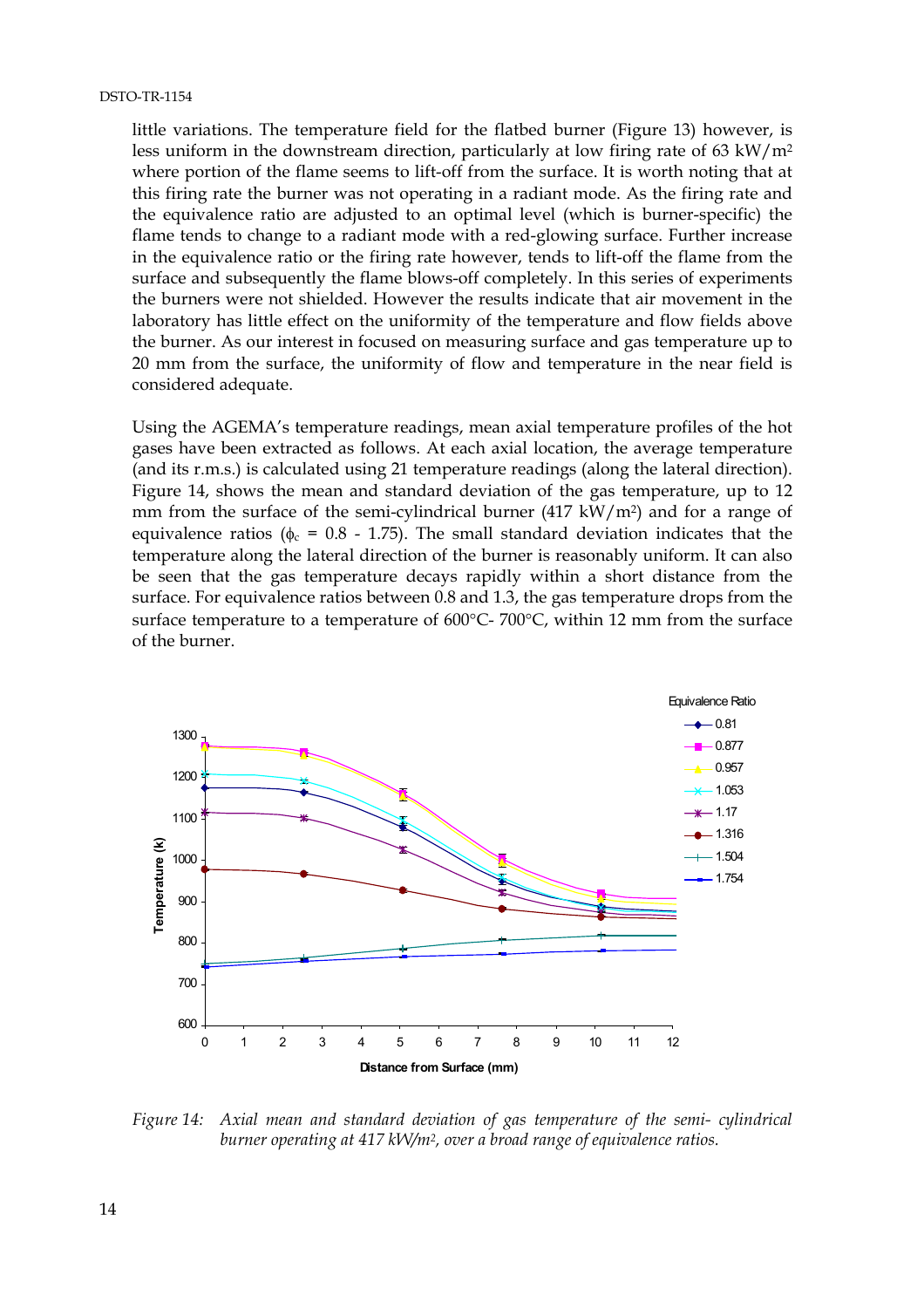#### <span id="page-20-0"></span>5.1.3 Spectral IR Measurements

Figure 15 shows a spectral IR emission for five different mixtures, as measured using the BOMEM broad band detector in a 2-20 µm waveband. It clearly shows that the bulk of the energy is concentrated primarily within the 2-5µm region. More specifically approximately 65% of the total energy is concentrated within the 2-5 µm waveband. Furthermore within the 2-5  $\mu$ m waveband the energy on average is distributed approximately as  $25\%$  within 2-3  $\mu$ m, 15% within the 3-4  $\mu$ m, and 60% within the 4-5 µm waveband. This pattern has also been observed for other mixtures and power densities. Therefore all subsequent measurements are collected using a detector with a narrower bandwidth of 2-5 µm. Figure 16, shows the IR intensity within the 2-5 µm waveband for different mixtures and firing rates. In all cases, the peak IR emission occurs at approximately 4.38 µm, which corresponds to a strong band of radiation from  $CO<sub>2</sub>$  molecules. It is interesting to notice that whilst CO has a strong band at  $4.7 \mu m$ , and a weak band at 2.3 µm, none of these bands are evident in the measurements.



*Figure 15: Spectral IR intensity over a waveband 2-20*µ*m, emitted from the cylindrical burner operating at a power density of 139 kW/m2 and various equivalence ratios.*

The contribution of  $CO<sub>2</sub>$  to the radiant intensity is also visible at a wavelength of 2.8 µm. Other significant radiation emission are visible near 2.5µm, 2.7µm, and 2.9µm, which correspond mainly to emission from  $H_2O$  molecules. Figure 17, shows the measured IR characteristics in the 2-5µm waveband from the flatbed burner. The intensity distribution is similar to those of the semi-cylindrical burner.

It is worth noting that whilst  $CO$ ,  $CO<sub>2</sub>$  and  $H<sub>2</sub>O$  all have a well defined principal vibration-rotation bands, the measurements indicate some shift in these bands. For example,  $H_2O$  has a fundamental (strong) band at 2.7 $\mu$ m, but the measurements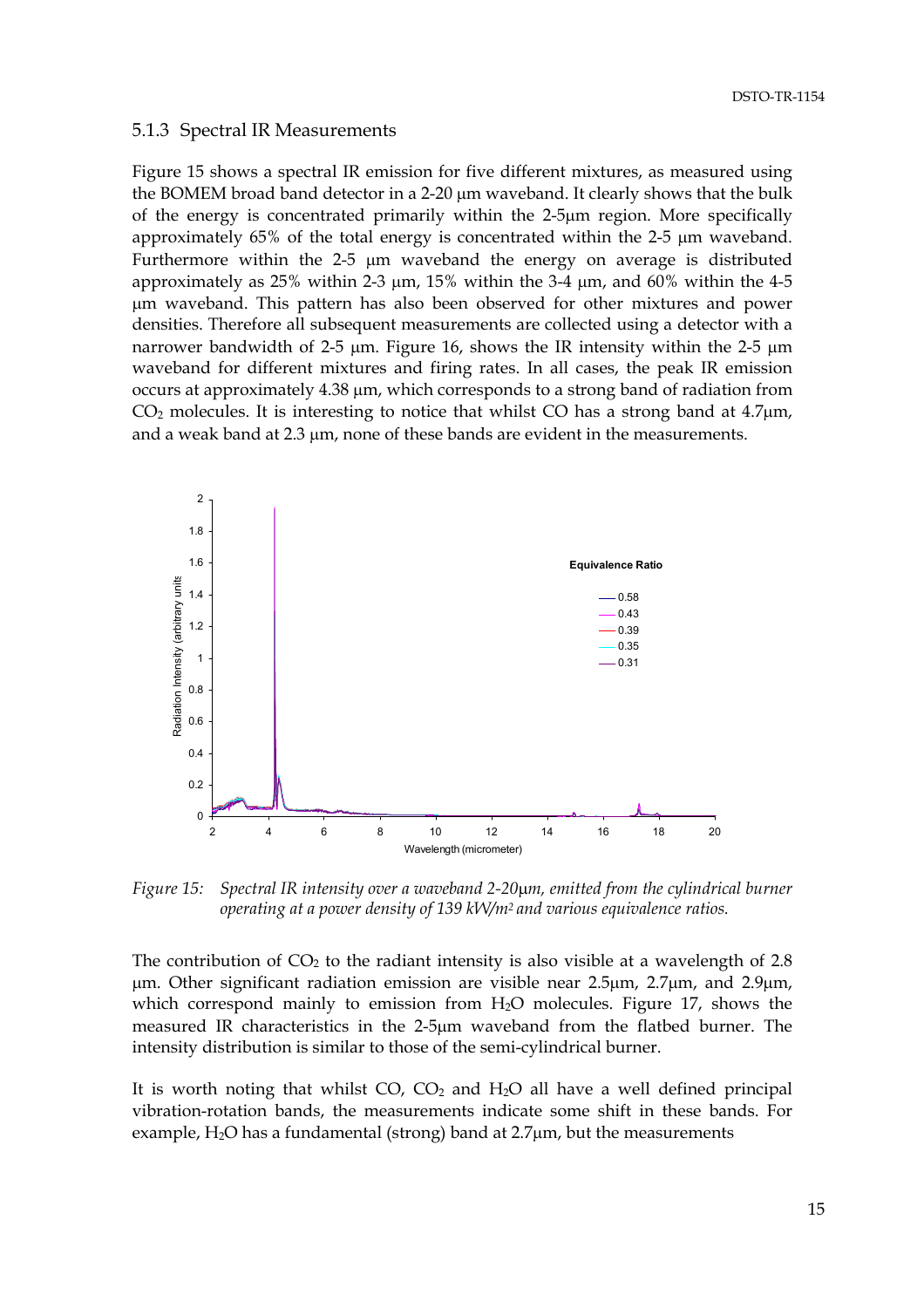DSTO-TR-1154



*Figure 16: Spectral IR intensity over a waveband 2-5*µ*m, emitted from the semi- cylindrical burner operating at a power density of: (top) 139 kW/m2, (middle) 278 kW/m2, and (lower) 417 kW/m2 , for various equivalence ratios*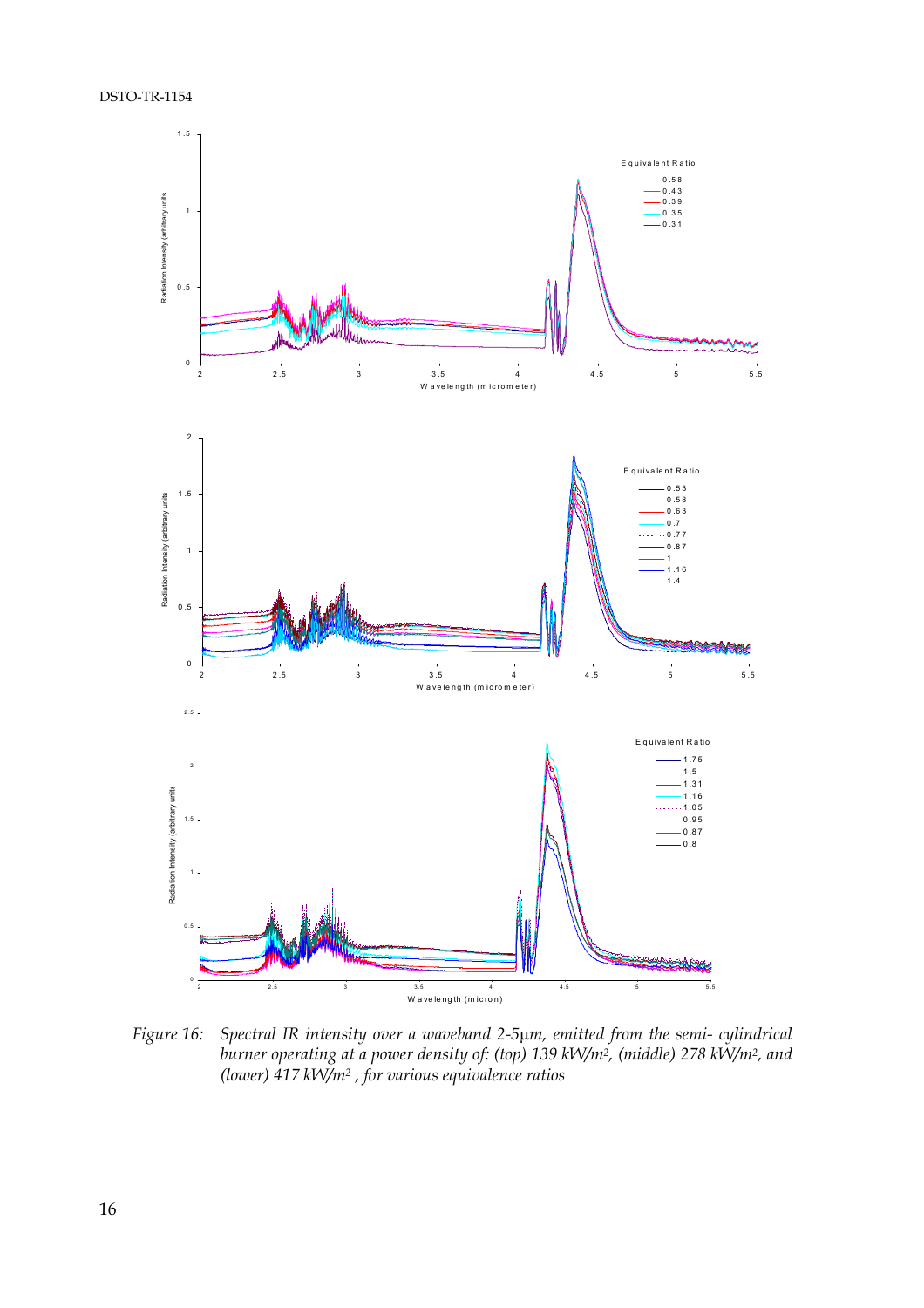<span id="page-22-0"></span>

*Figure 17: Spectral IR intensity over a waveband 3-5*µ*m, emitted from the flat-bed burner operating at a power density of 63 kW/m2, and various equivalence ratios.*

show a slight shift of this band to around  $2.8\mu$ m-2.9 $\mu$ m. There is also a shift in the CO<sub>2</sub> emission from its fundamental band at  $4.26\mu m$  to a broader band of  $4.19\mu m-4.38\mu m$ . These shifts are most likely due to a combined effect of simultaneous molecular absorption-scattering of radiation.

## **5.2 Numerical Results**

Modelling has been performed for a wide range of equivalence ratios and firing rates similar to the experimental conditions. Of particular interest is the semi-cylindrical burner operating at a power density of 417 kW/m2, as (experimentally) it provided the most stable flame over a broad range of operating conditions. In all calculations an inlet mixture temperature of 350K has been selected to correspond to that in the experiment.

Whilst, the ChemRad model accounts for 40 species, only major species (in conjunction with the gas and surface temperatures) are presented here to characterise the combustion process. These are  $CO$ ,  $CO<sub>2</sub>$ ,  $H<sub>2</sub>O$ , and radical species (*e.g.*  $OH$ ,  $O$ ,  $HO<sub>2</sub>$ , etc.) which typically are used to identify the location of the flame front. However, in a PRB the flame zone could be relatively thick creating a distributed reaction region. In this region radical species reach their peak concentration though not necessarily at the same physical location as clearly illustrated in Figure 18. Therefore to characterise the flame location in a porous layer, a Reaction-Completion Distance (RCD) term is introduced. It refers to the location at which the fuel conversion is completed. Numerically, the RCD is taken as the location at which the concentration of the fuel drops below 0.1% of its inlet concentration.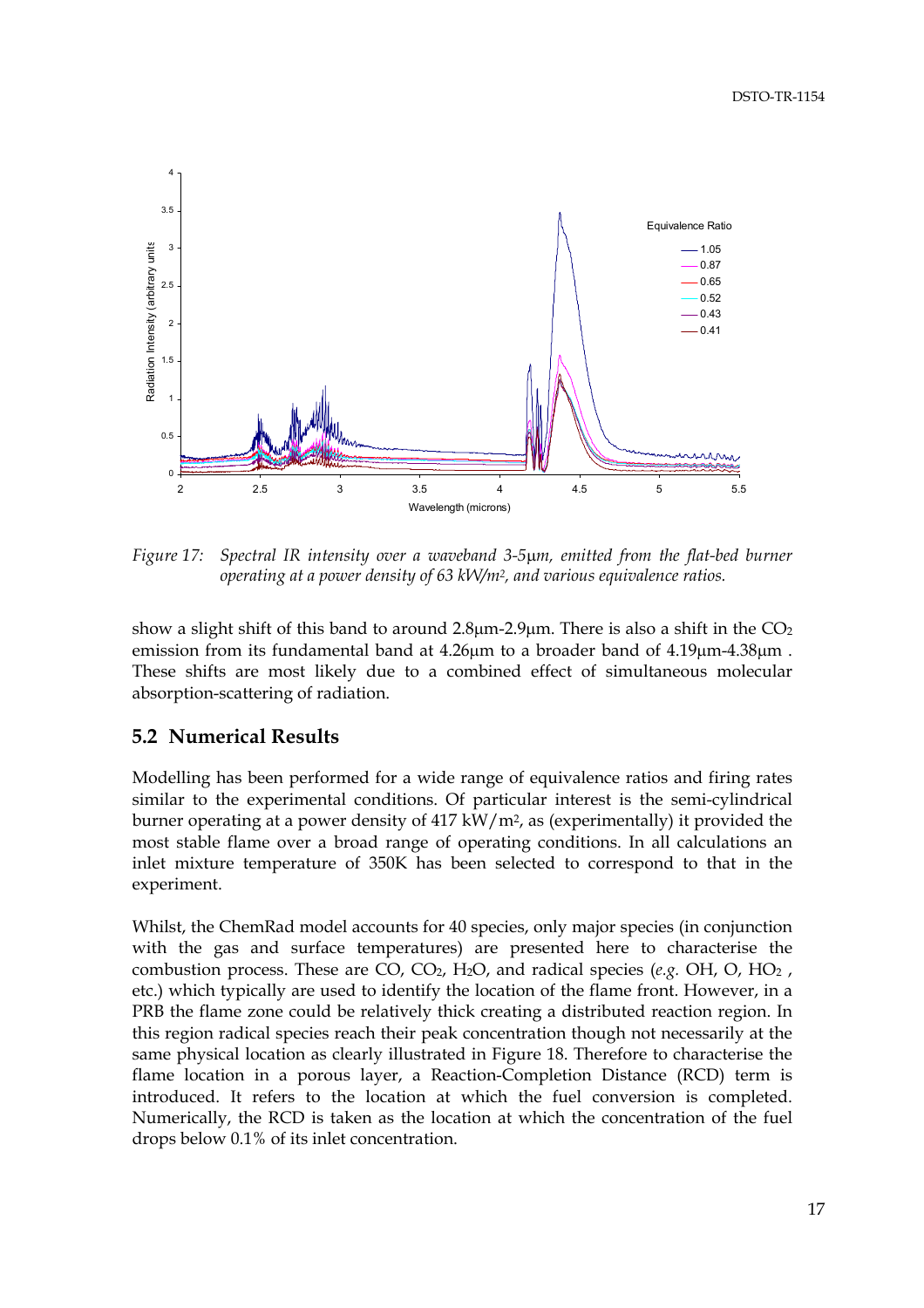#### DSTO-TR-1154



*Figure 18: Computed profiles of radical species for a stoichiometric propane-air mixture burning in the semi-cylindrical porous burner (power density of 417 kW/m2).*

Figure 19 shows the predicted axial gas temperature profiles for the semi-cylindrical burner (at a power density of 417 kW/m2) at various equivalence ratios. It is clear that for fuel-lean mixtures the gas temperature peaks and levels out within the porous layer. For fuel-rich mixtures, however the temperature peaks near or outside the surface of the burner. This indicates that either the chemical reactions are not fully completed within the porous layer or the flame stabilises entirely above the surface.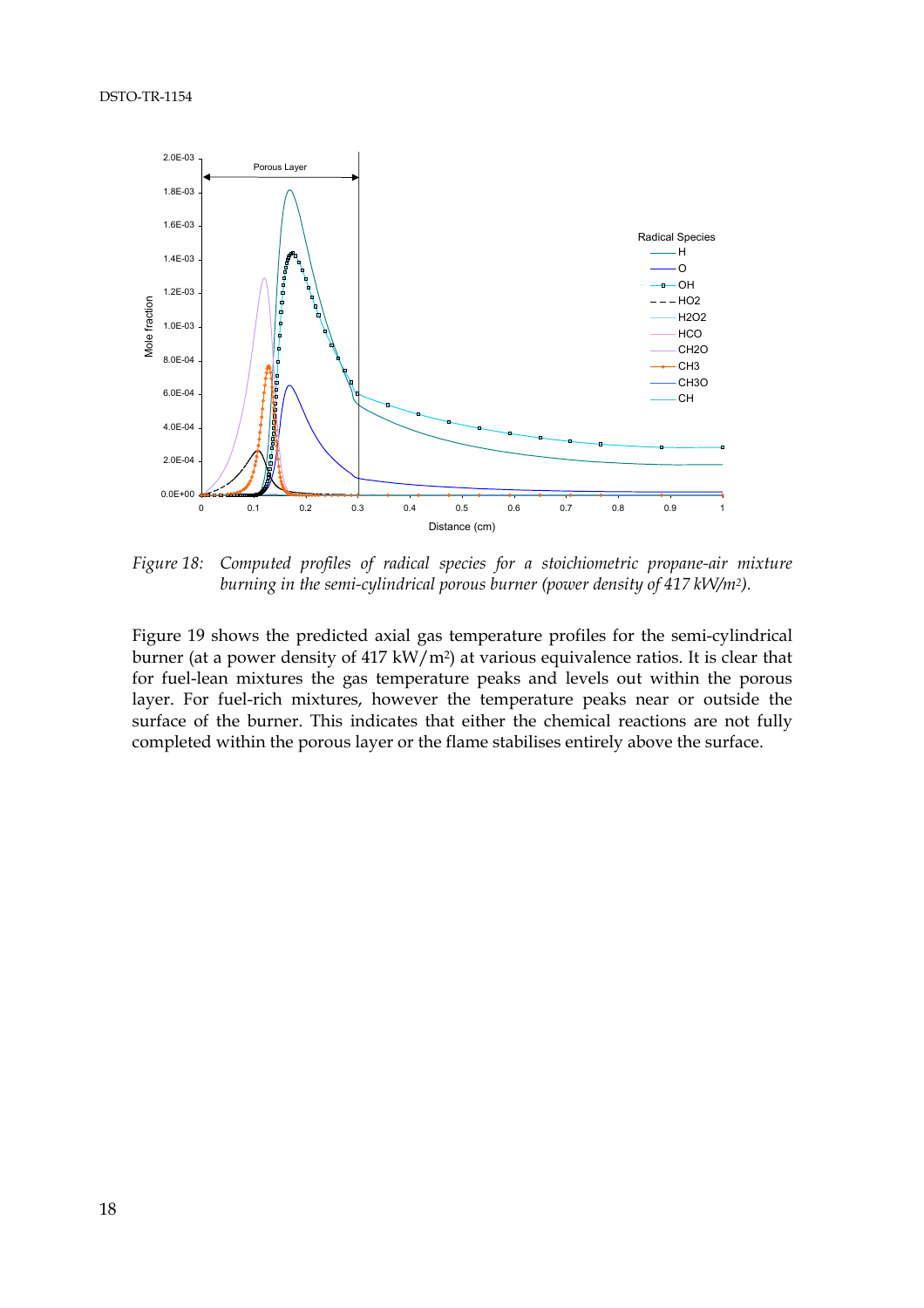

*Figure 19: Computed gas temperature distribution of the semi-cylindrical burner for various equivalence ratios (power density of 417 kW/m2) .*

Noticeably, in Figure 19 that the temperature profiles of stoichiometric and fuel-lean mixtures ( $\phi_c$ =0.8-1.17) are almost identical. The gas temperature reaches a maximum at the flame front then drops slightly before it stabilises. This drop is attributed to conductive and enhanced radiative heat transfers from the flame zone. However, this behaviour is not evident for fuel-rich mixtures ( $\phi_c$  =1.31, 1.5, and 1.75), as the flame is located outside the porous layer.

The temperature distribution of the wire-mesh within the porous medium (*x=0-0.3 cm)* is shown in Figure 20 only for equivalence ratios  $\phi_c = 0.8$  to 1.17, as the flame is embedded in the porous layer. The figure shows that the solid temperature increases slightly as the equivalence ratio approaches its stoichiometric value. Also shown that the gas temperature at the exit plane is approximately 300K higher than that of the solid temperature.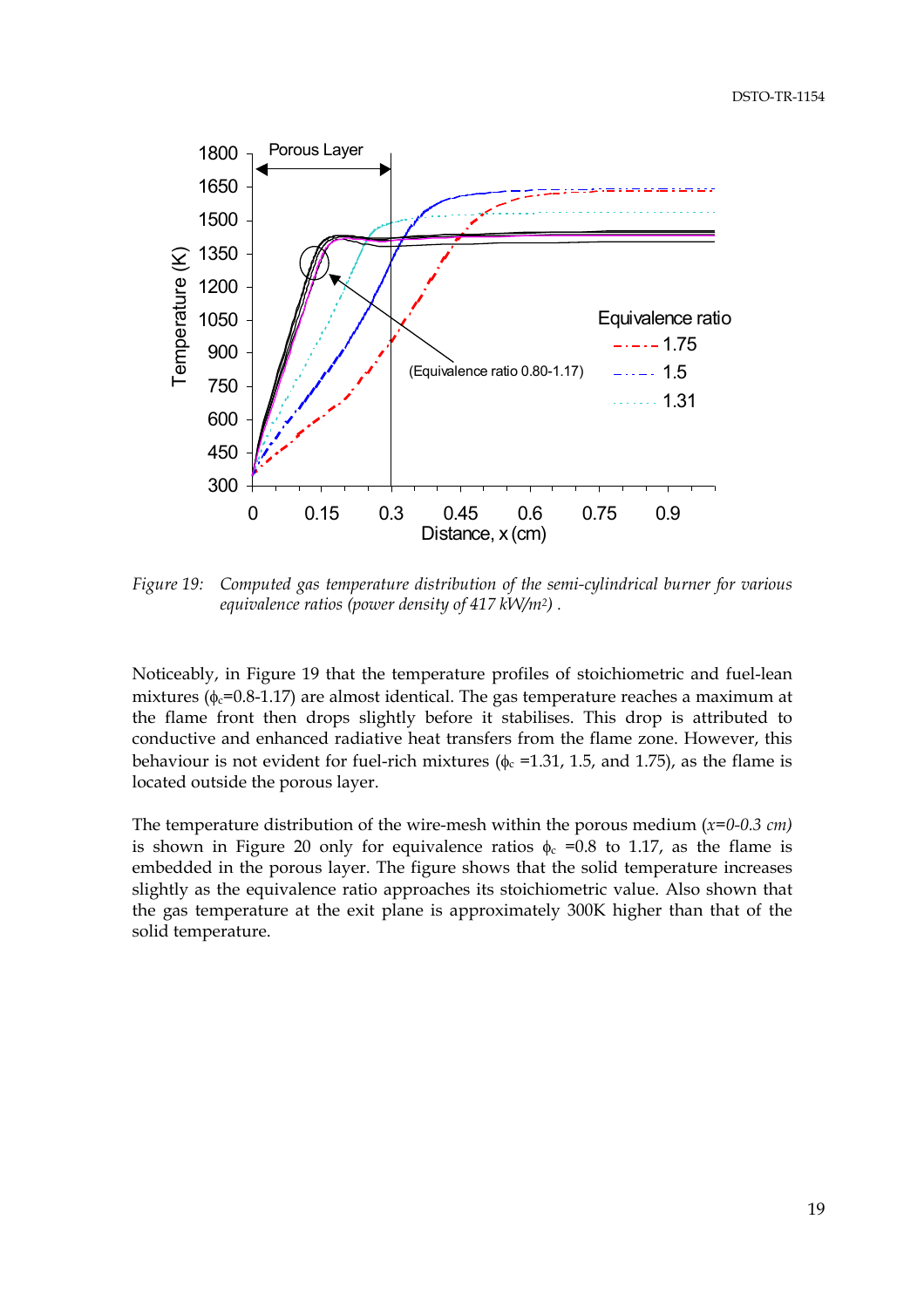#### DSTO-TR-1154



*Figure 20: Computed distribution of solid temperature within the wire-mesh of the semicylindrical burner for various mixtures (power density of 417 kW/m2).*

The dependency of the flame location in term of RCD, on the equivalence ratio is illustrated in Figure 21. The figure shows that for mixtures with an equivalence ratio between 0.8 and 1.3, the flame is fully immersed within the porous layer. Furthermore, for equivalence ratios between 0.8 and 1.15, the flame location is kept almost unchanged, indicating a stable combustion. However, at higher equivalence ratios the location of the flame starts moving towards the surface of the burner and subsequently the flame stabilise above the surface.

The porous layer acts also as a  $CO$ -to- $CO<sub>2</sub>$  converter, by which appropriate conditions (temperature, gas velocity, catalytic reactions, etc.) are established causing a conversion of CO into CO2 before the gases exit the porous medium. Such a low CO level is considered one of the most positive features of PRB technology. The conversion mechanism is illustrated in Figures 22 and 23. The coupling between CO and  $CO<sub>2</sub>$ concentrations is particularly evident for mixtures with equivalence ratio between 0.8 and 1.31. Figure 22 shows a clear build-up of CO as the mixture moves from a fuel-lean to fuel-rich. As the equivalence ratio increases the location in which CO peaks, shift towards the exit plane of the burner , and results in a higher CO concentration. The conversion mechanism, however does not exist for fuel-rich mixtures because the flame is located outside the porous medium.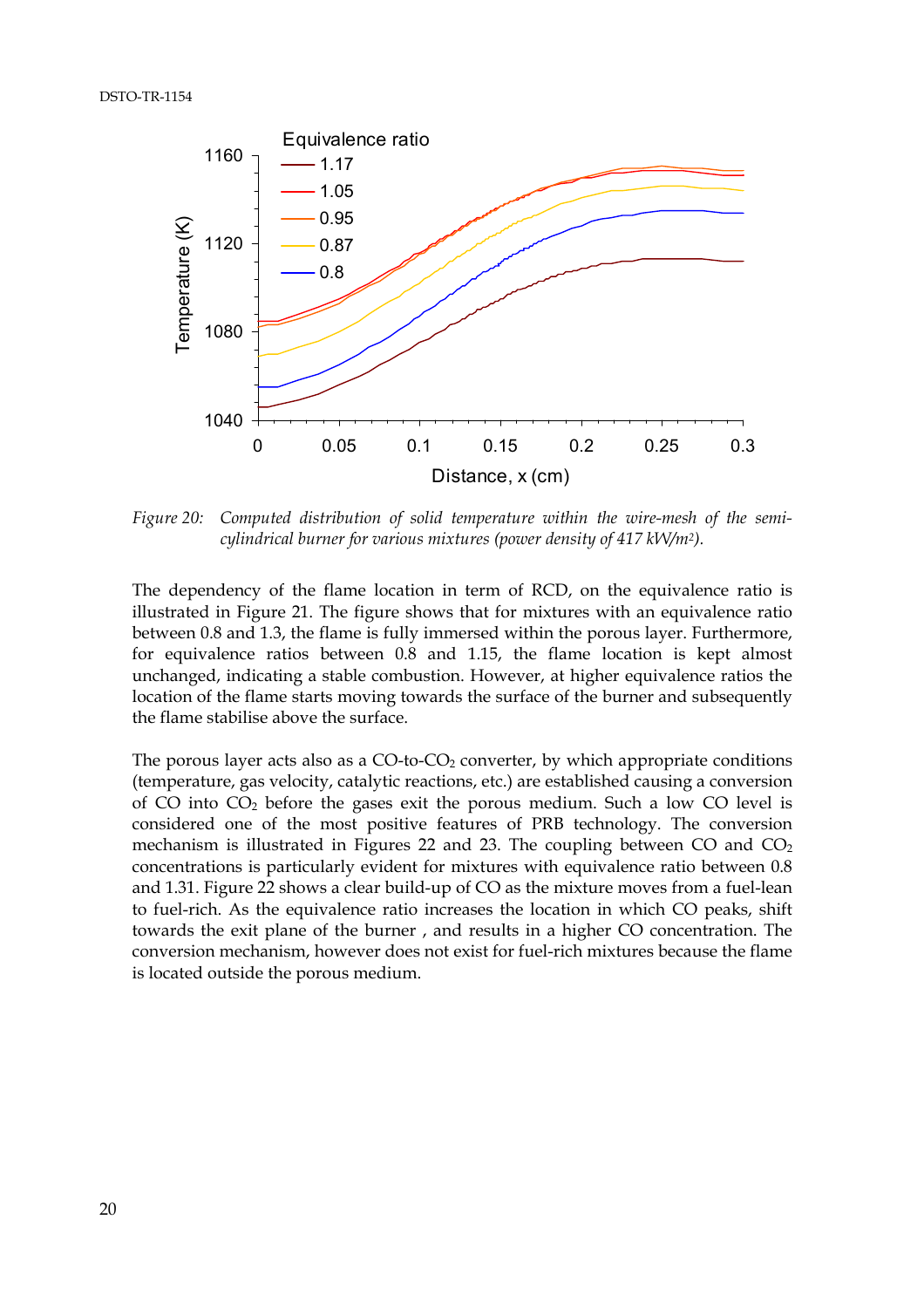

*Figure 21: Effect of equivalence ratio on Reaction-Completion Distance.*

Another beneficial feature in using PRB technology is its enhanced radiative heat transfer rate. Figure 24 shows the net radiative heat transfer within the solid porous. The results show that as the mixture approaches stoichiometric ratio, the radiation at the surface increases. This is a consistent behaviour with the temperature of the surface, as shown earlier in Figure 20. It should be noted that the radiative heat outside the solid boundaries, ie. in the gas stream, is equal to that at the surface of the burner because the current model treats the gas as a non-participating medium. That is, it does not account for the effects of gaseous product transmission and absorption on the radiation intensity.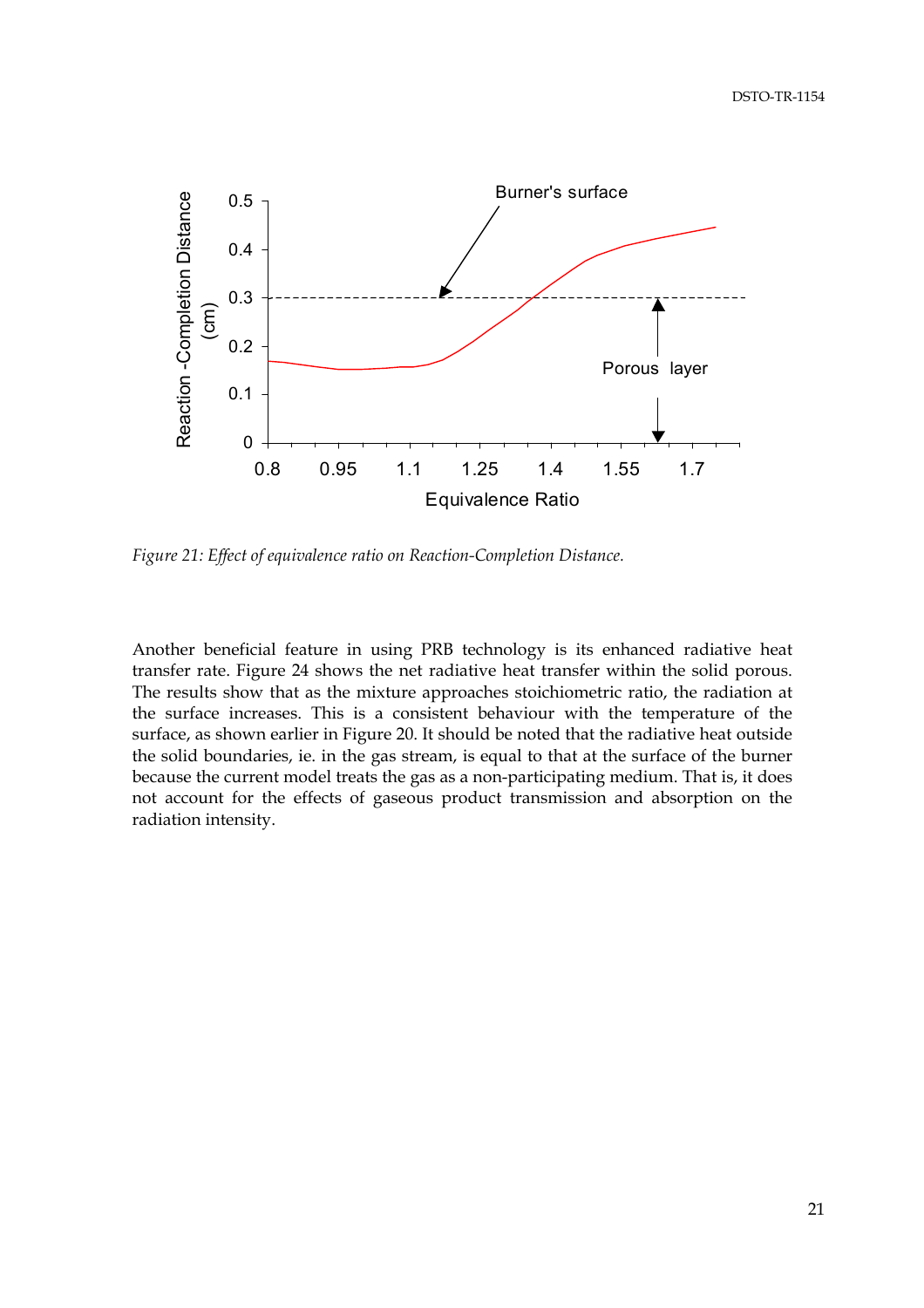

*Figure 22: Carbon monoxide (CO) distribution for various mixtures.*



*Figure 23: Carbon dioxide (CO2) profiles for various fuel-to-air mixtures.*

Another useful feature of PRB technology is the enhanced radiative heat transfer rates. Radiation efficiency is defined as the ratio between the energy content of the fuel and the radiation energy emitted from the burner's surface. Figure 24 shows the measured radiation efficiency against equivalence ratio for different power densities.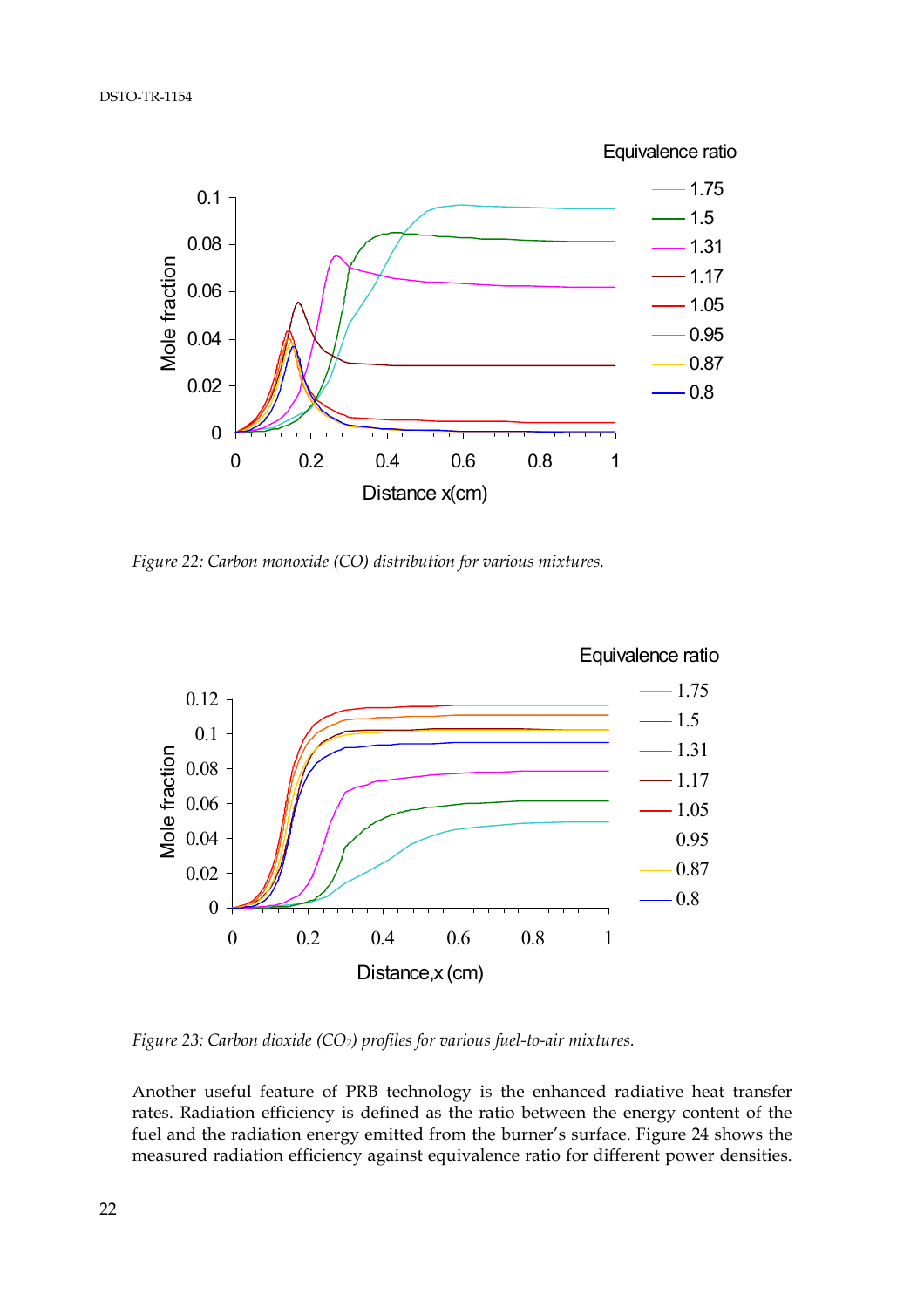<span id="page-28-0"></span>The radiative surface energy is calculated assuming a grey body surface with a 0.8 emissivity, ambient temperature of 300K, and using the measured surface temperature obtained from the MERLIN radiometers (see Table 1). A maximum radiation efficiency of 33% (at  $\phi_c$ =0.77) and 25% (at  $\phi_c$ =0.95) has been measured at firing rates of 278 kW/m2 and 417 kW/m2, respectively.



*Figure 24: Measured thermal efficiency for various equivalence ratios.*

The curves in Figure 24 show the following interesting features; (1) the radiation efficiency decreases as the firing rate increases, and (2) the location in equivalence-ratio space, at which the maximum radiation efficiency is achieved, depends on the firing rate. These results show also that maximum radiation efficiency does not necessarily occur at a stoichiometric mixture. However, increasing the firing rate causes the peak location to shift towards stoichiometry.

### **5.3 Comparison Between Predictions and Experiment**

Because of the grey-body assumption in the radiation model, the only parameter that can be used to compare the PBM predictions with the experimental results is the surface temperature of the burner. Experimentally, the surface temperature has been measured using two independent systems; directly using the MIKRON IR pyrometer and indirectly using the AGEMA images. The results, presented in Figure 25, show similar distribution profiles. However, the temperatures derived from the thermal imager are consistently higher than those obtained by IR pyrometer.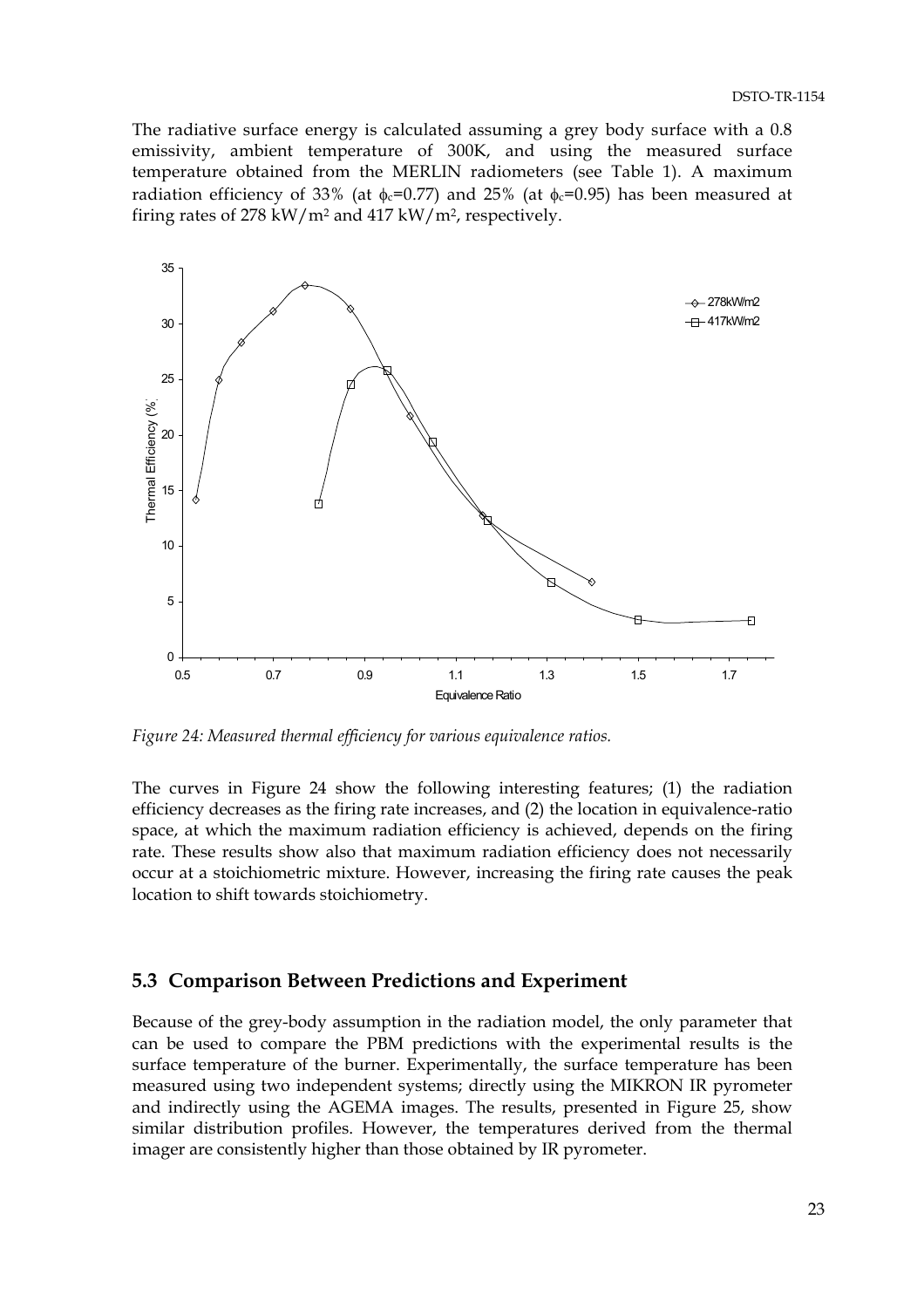Initially, it was postulated that the discrepancy is related to the assumption of a fixed monochromatic surface emissivity (of 0.8). However an error analysis has shown that the effect of uncertainty in the emissivity on the accuracy, is only a few degrees Celsius. Another possible source of error that has been considered is the effect of the heat shield, in the form of a perspex filter (safety face mask) that was used to reduce the intensity levels from saturation in the thermal imaging system. Even though the surface temperatures were obtained using calibration constants that included the perspex filter characteristics, we noticed non-uniformity in the spectral response. Quantifying the filter effect on the temperature readings however was not possible due to the complex non-linear spectral response of the mask. The discrepancies between the two measurements (relative to the arithmetic mean of both measurements) varies between 4% and 16%, with the maximum discrepancy occurring at an equivalence ratio of 1.31.

A comparison between the model predictions and the mean measured surface temperature shows that the numerical model over-predicts the surface temperature on the fuel-rich region, but under-predicts it on the fuel-lean side of stoichiometry. The discrepancies between the prediction and the measurements are more pronounced in the fuel-rich region. Nevertheless the model shows a similar profile distribution as the experimental profiles.

For fuel-lean mixtures the discrepancies between the model and the experiment varies between 0.1% and 8 %, while for fuel-rich mixture it varies between 8.4% and 16%. There are a number of potential sources that could have contributed to these discrepancies: (1) the high uncertainty in the values of optical properties of the porous media that are used in the model, (2) not including surface (catalytic) reactions, and (3) the model's assumption of adiabatic conditions. However the most likely source of error in the model is the use of a high-temperature kinetics mechanism across the board of equivalence ratios. Figure 25, shows that for equivalence ratios above 1.17, the gas temperature drops below 1000K, which is probably the lower limit for the applicability of high-temperature mechanism. This hypothesis is supported by the experimental results that showed that large discrepancies exist in fuel-rich mixtures, which also correspond to flame with a low temperature. Nevertheless and despite the many simplifying assumptions and uncertainty in a number of parameter values, the model performs reasonably well, both in terms of accuracy and consistency.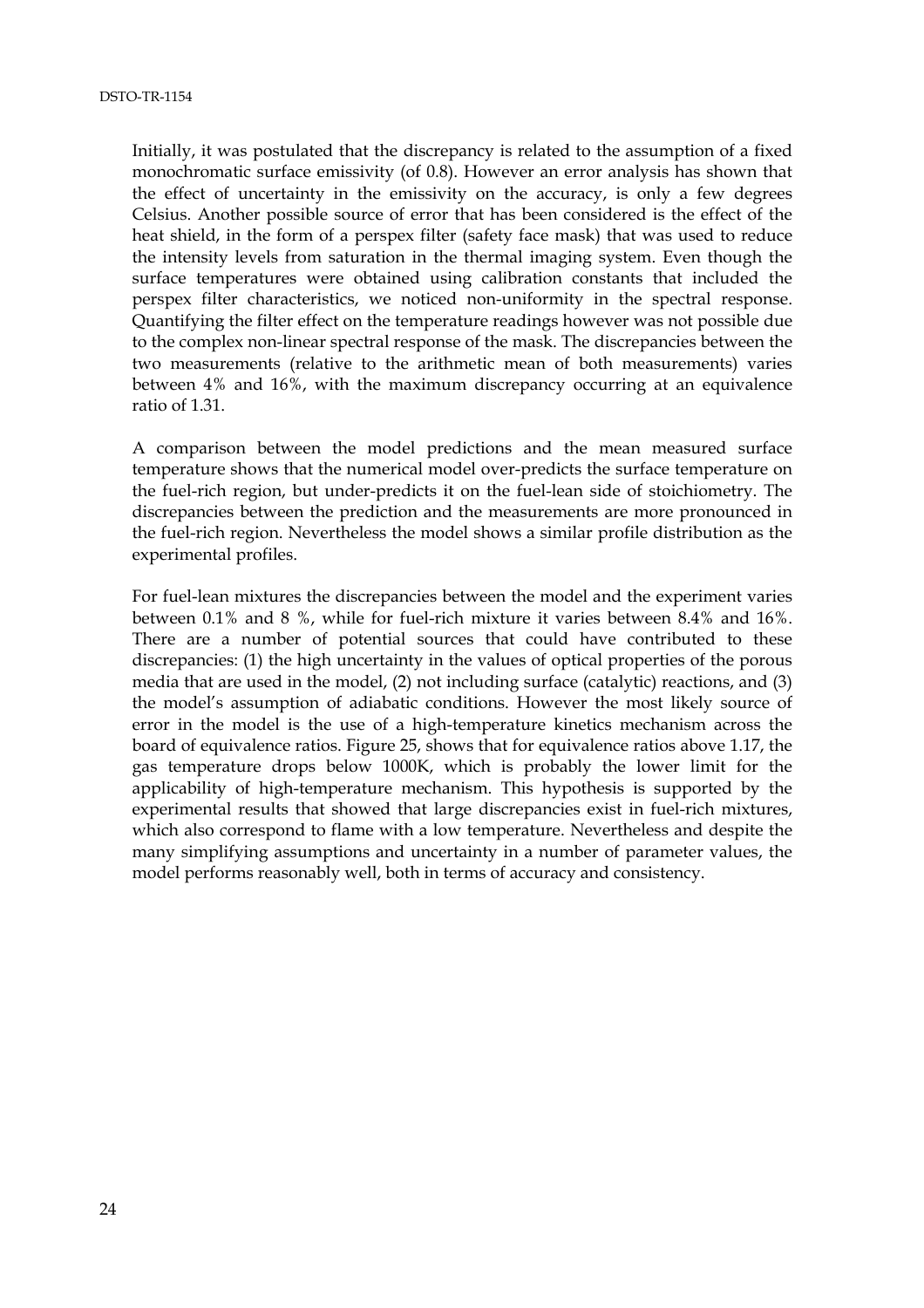<span id="page-30-0"></span>

*Figure 25: A comparison of the measured and predicted surface temperature of a solid porous medium, for various equivalence ratio mixtures.*

## **5.4 INCONEL601 as a Radiation Shield**

The experimental results (see Tables 2 and 3 and Figures 8 –11) have shown that the current PRB configuration does not generate sufficient IR radiation intensity in the 3- 5µm waveband to be considered as a potential candidate for air decoys or tracking flares. However, the potential of using the PRB technology as an on-board decoy for platforms, (which require lower temperature/intensity decoys than those used in air systems), is more promising.

The aim is to use PRB technology to reduce or mask the IR signature of naval or land platforms, e.g. masking IR emission of exhaust gases from ships or land vehicles. To investigate the viability of this idea the following experiment has been conducted. A minute amount of approximately *130 mg* of MTV pyrotechnic mixture was pressed in a small cylindrical cup of 8 mm in diameter and 5 mm in height. The MTV mixture was then ignited using a thin layer of primer coated on the surface of the mixture and initiated using a safety match. A small piece of INCONEL601 wire-mesh was placed in front of the MTV cup, as shown schematically in Figure 26, and IR measurements (using the BOMEM FT Spectrometer) were taken for different distances between the wire-mesh and the cup  $(D_{c-m})$ .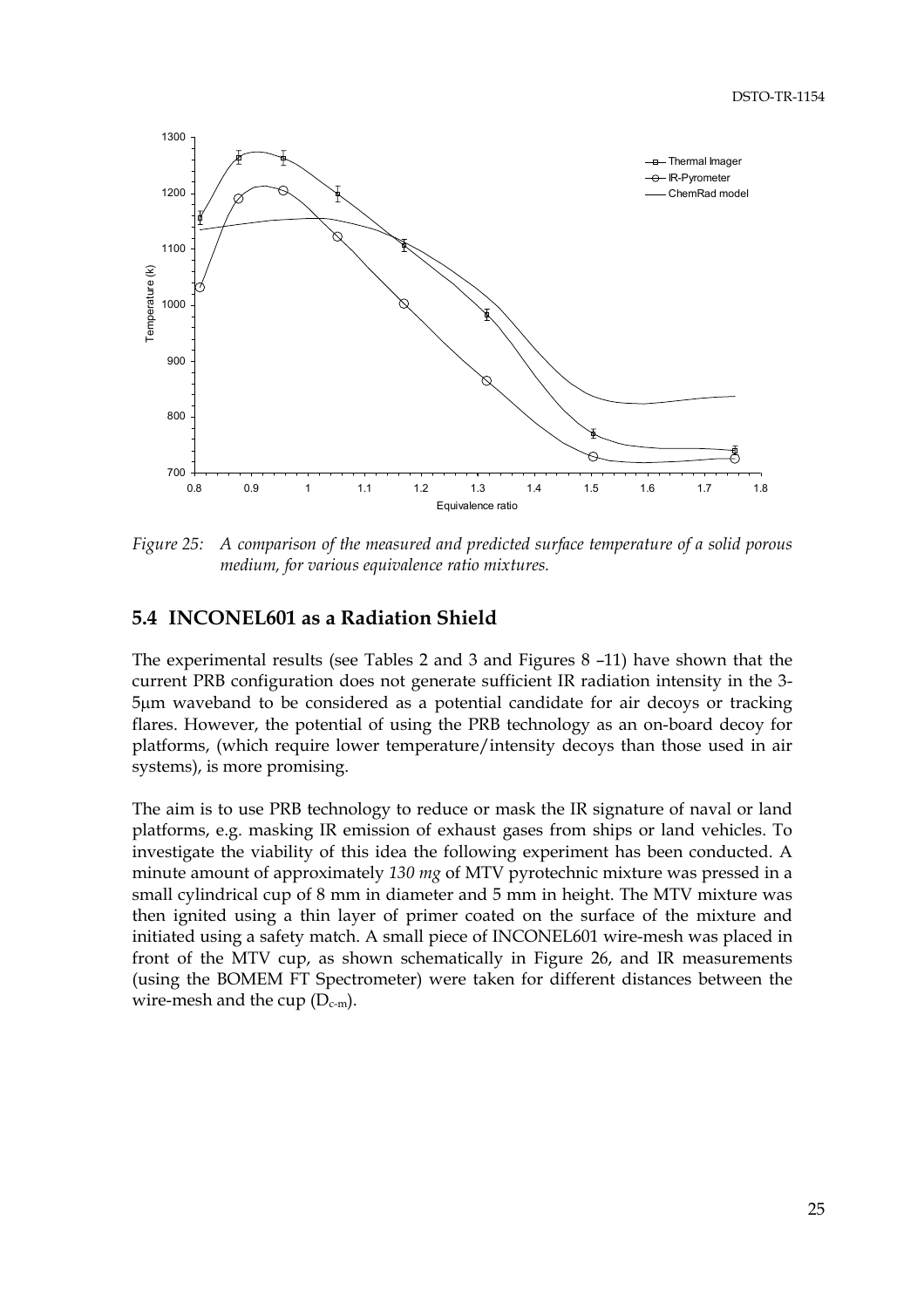

*Figure 26: Layout of MTV-Wire-mesh experiment.*

The average burn time of the MTV cup was approximately 2 seconds. Initially a benchmark IR measurement was conducted without the wire-mesh screen. Figure 27, shows the spectral IR intensity as a function of the cup-to-screen distance, and also the reference curve without the screen. It shows that while the screen has no effect on the spectral distribution, it has a profound effect on IR radiation intensity, especially in the 2-2.5 µm range. The closer the screen to the MTV cup is, the higher the reduction in intensity becomes.



*Figure 27: Effect of screen distance from the MTV cup on spectral IR intensity.*

The equivalent black-body temperature of the MTV without a screen is  $\sim$ 2170K, however it drops to 1670K when the screen is located adjacent to the MTV cup  $(D_{c-m}=0)$ . This result indicates that the wire-mesh acts as an effective IR radiation shield. Typically, radiation shields are designed from materials with low emissivity to enhance resistance to radiative transfer. INCONEL601 has a high emissivity  $(\sim 0.8)$ , nevertheless it still acts as an effective radiation shield. The reason for this behaviour is not yet fully understood. Another advantage for using PRB technique to suppress the IR signature are the lightweight of the wire-mesh structure, possibly low RF signature,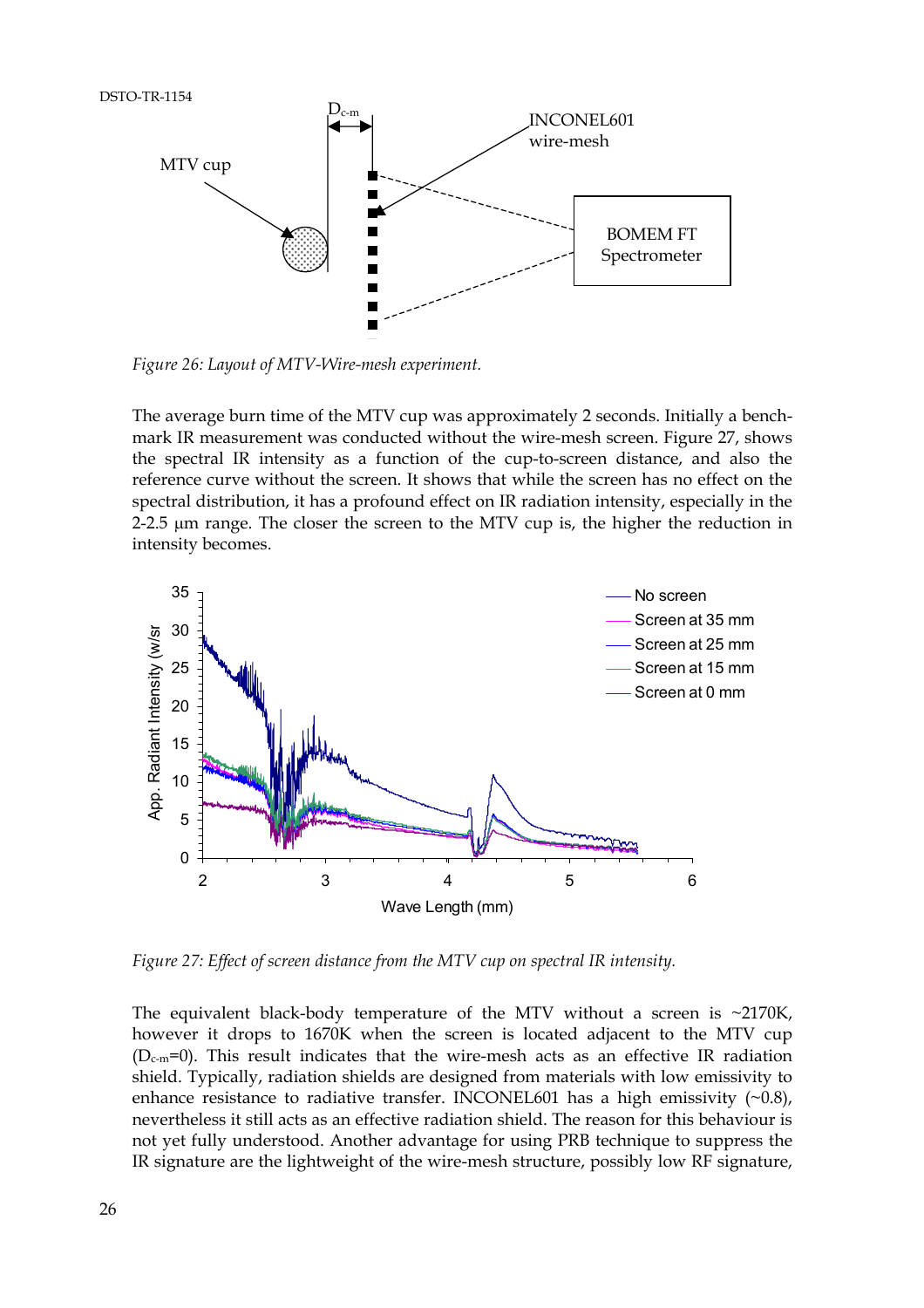<span id="page-32-0"></span>and ease in adaptation to existing platforms. The full potential of such techniques however requires further development and testing using in-service platforms.

## **6. Concluding Remarks**

It has been shown that for an INCONEL601 wire-mesh porous burner, infrared radiation intensity in the 3µm - 5µm waveband is the dominant bandwidth. Within this range only emission spectra of  $CO<sub>2</sub>$  and  $H<sub>2</sub>O$  have been observed. A radiation efficiency of 33% (at  $\phi_c$ =0.77) and 25% ((at  $\phi_c$ =0.95) has been achieved at firing rates of  $278$  kW/m<sup>2</sup>, and  $417$  kW/m<sup>2</sup>, respectively. The optimal operating conditions of a porous burner, as determined by surface temperature, radiation intensity and efficiency is a function of the fuel-to-air ratio as well as the firing rate. These parameters also influence the location of the flame front. For fuel-rich mixtures the flame front is usually located above the burner's surface, while for lean-fuel mixtures the flame is either embedded in the porous layer or near the surface.

Overall, a reasonable agreement between the predictions and the experimental results has been achieved. This is despite some variability in the measurements, a number of simplifying assumptions and high uncertainty in the values of some physical and optical properties in the model.

The effectiveness of INCONEL601 wire-mesh in suppressing IR signature of MTV pyrotechnics mixture has been successfully demonstrated. This feature gives a rise for new research opportunities into countermeasures for naval and land platforms. However further development is required to fully explore the full potential of such a technique.

# **7. Acknowledgments**

The authors wish to thank Lance Redman, Robert Hall, and Peter Berry for their valuable assistance in operating the instruments. The assistance of Rachel Campbell in scientific photography is also acknowledged.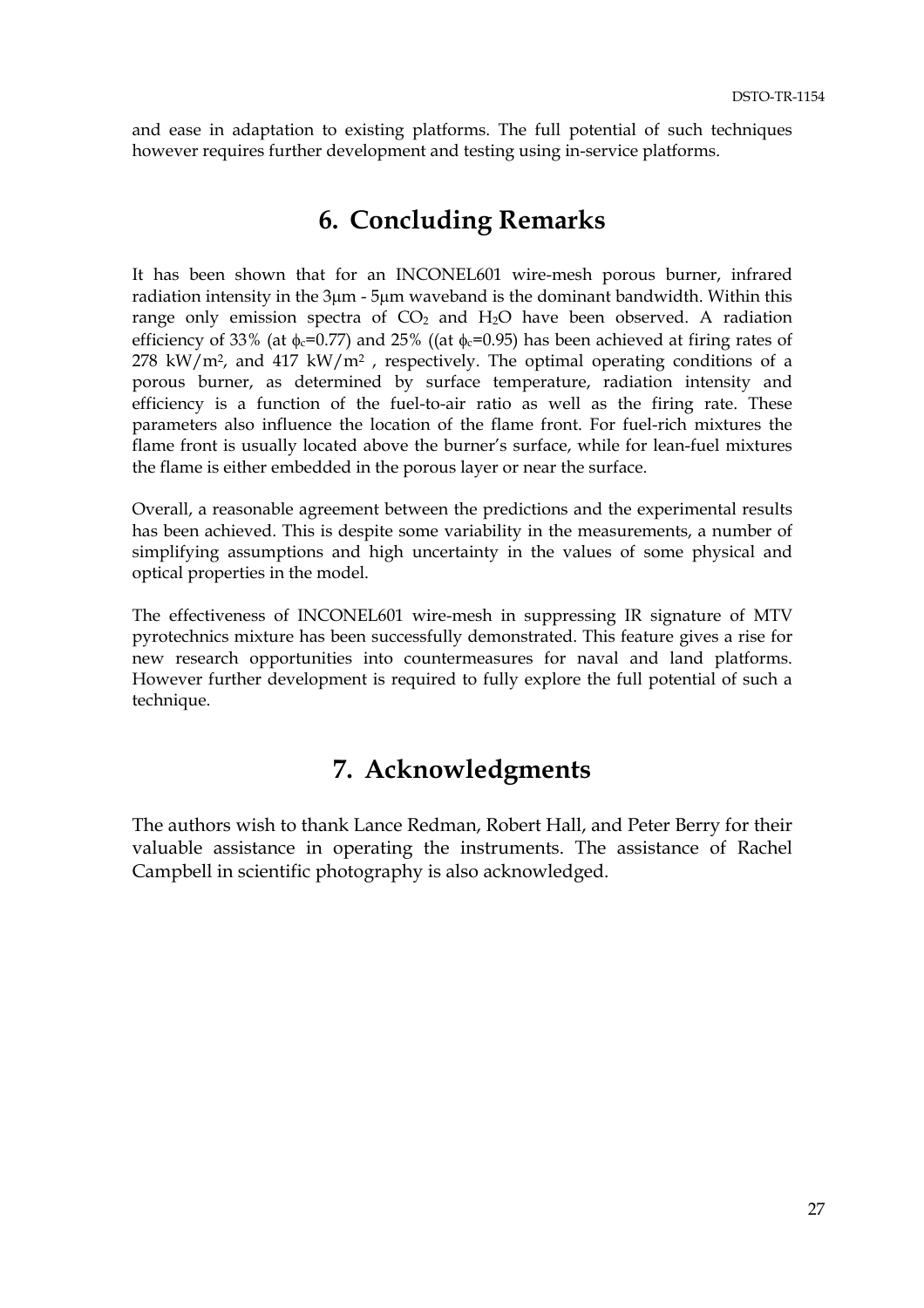## **8. References**

<span id="page-33-0"></span>1. Christo, F. C., "A Parametric Analysis of a Coupled Chemistry-Radiation Model in Porous Media", DSTO – Research Report RR-0188, 2000.

2. Operating Instruction, " The Porous Radiant Burner Experiment", OI/1 Issue A-AMRL – WSD, February 1999.

3. Fu, X., Viskanta, R., and Gore, J.P., "A Model for the Volumetric Radiation Characteristics of Cellular Ceramics", *Int. Comm. Heat Mass Transfer,* Vol. 24, pp. 1069- 1082, 1997.

4. Bouma, P.H., and Goey, L.P.H., " The Stability of Flames on a Ceramic Foam Surface Burner", *Proc. First European Conference on Small Burner Technology and Heating Equipment*, Vol. 1, pp.309-318, Zurich, September 25-26, 1996.

5. Goey, L.P.H., Van de Ven, C.H.J., Bouma P.H., and Drift, A.V.D.," Design of Burner for Combustion in Ceramic Foam", *Proc. First European Conference on Small Burner Technology and Heating Equipment*, Vol. 1, pp.99-108, Zurich, September 25-26, 1996.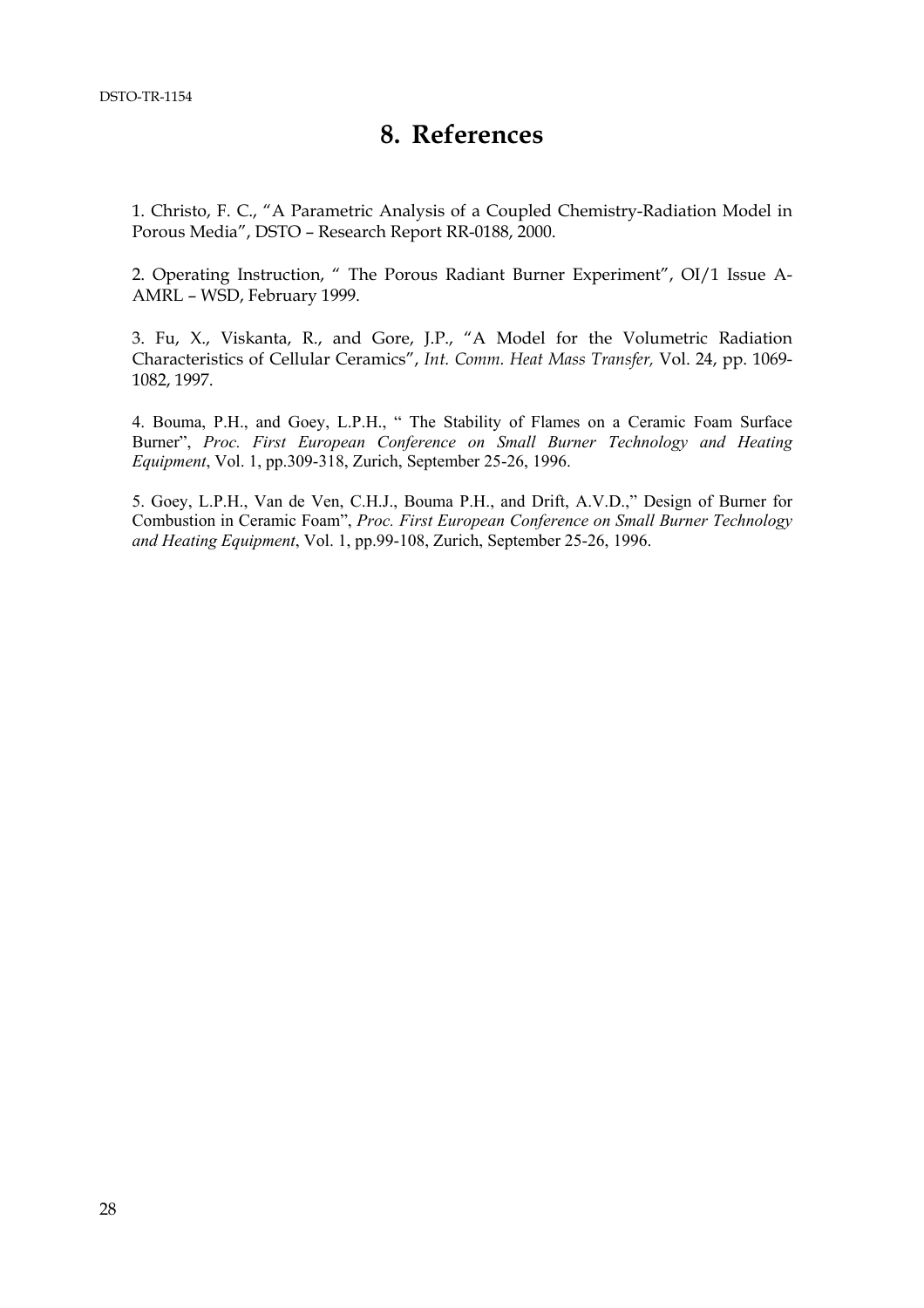# <span id="page-34-0"></span>**Appendix A: Calibration and Analysis for BOMEM MR254 Spectrometer**

In order to calibrate the spectrometer, a blackbody radiator (calibrated to National Standards at the National Measurement Laboratory, Lindfield, NSW) is placed immediately in front of the spectrometer aperture in order to flood fill the device. Measurements are taken in this arrangement for two different blackbody temperatures. The theoretical radiance is given by:

$$
L_U(v) = \frac{c_1 v^3}{\pi \left(e^{\frac{c_2 v}{T_U}} - 1\right)}
$$
  
\n
$$
L_L(v) = \frac{c_1 v^3}{\pi \left(e^{\frac{c_2 v}{T_L}} - 1\right)}
$$
  
\nA(2)

where:

| $L_U(v)$        | is the theoretical blackbody radiance for the upper temperature,      |
|-----------------|-----------------------------------------------------------------------|
| $L_{L}(v)$      | is the theoretical blackbody radiance for the lower temperature,      |
| ν               | is the wavenumber in units of $cm-1$ ,                                |
| $T_U, T_L$      | are the upper and lower temperatures respectively and                 |
| $C_1$ , $C_2$   | are the first and second radiation constants:                         |
|                 | $C_1 = 3.7415 \times 10^{-12}$ [W/cm <sup>2</sup> /cm <sup>-1</sup> ] |
| $C_2$ = 1.43879 | $\mathrm{[cm\,K]}$ .                                                  |
|                 |                                                                       |

The spectrometer signal is given by:

 $V(v) = G(v)L(v) + O(v)$  A(3)

where:

| V(v) | is the spectrometer voltage output, |
|------|-------------------------------------|
| G(v) | is the instrument gain and          |

 $O(v)$  is the instrument offset.

Hence the instrument gain and offset are determined as follows:

$$
G(v) = \frac{V_U(v) - V_L(v)}{L_U(v) - L_L(v)}
$$
 A(4)

$$
O(v) = V_U(v) - G(v)L_U(v) = V_L(v) - G(v)L_L(v)
$$
 (A(5)

All subsequent measurements are converted from voltage output to radiance using the following relation: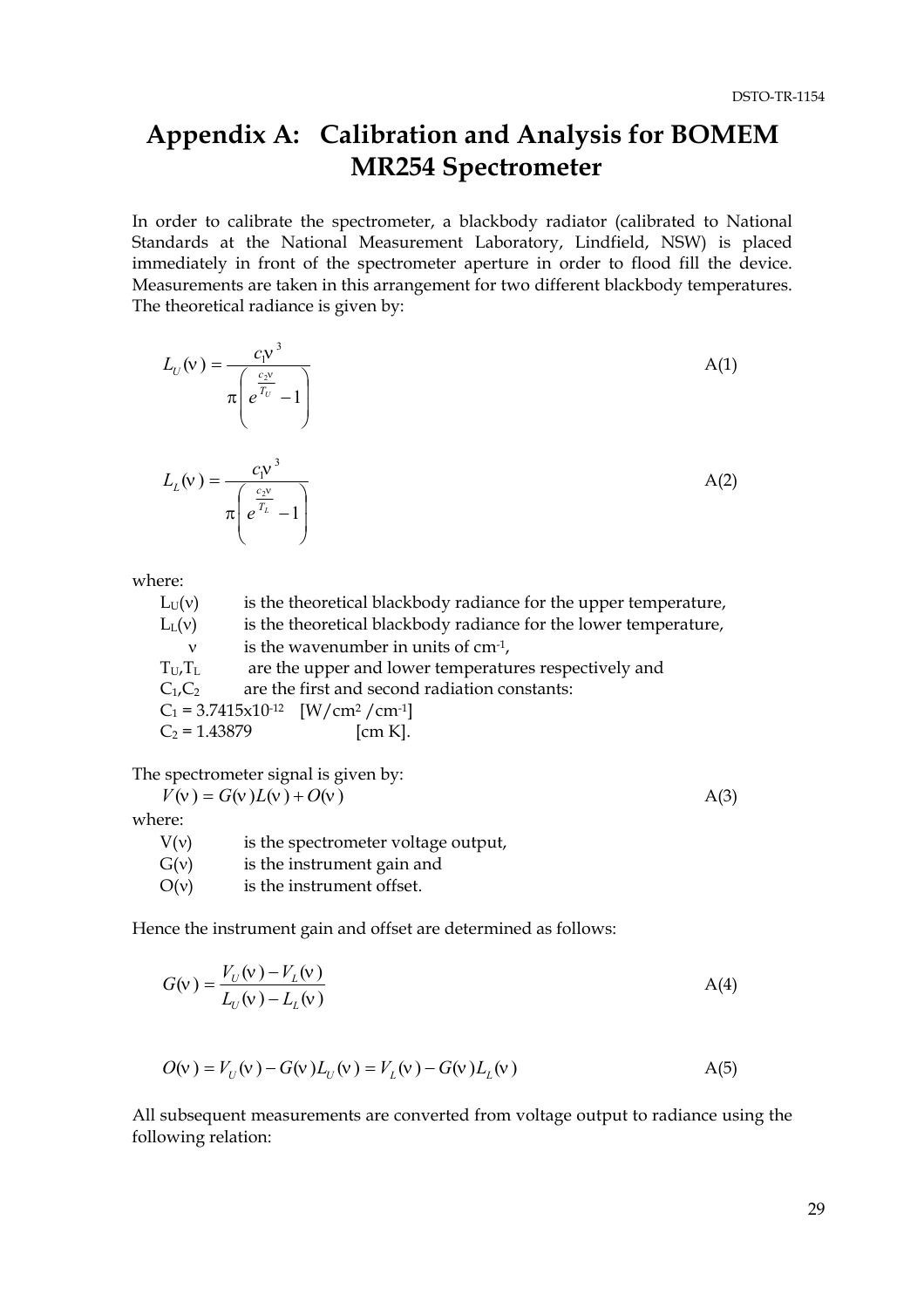DSTO-TR-1154

$$
L(v) = \frac{V(v) - O(v)}{G(v)}
$$

The radiance measurement can then be converted to apparent radiant intensity or irradiance as desired:

$$
I(v) = L(v)AS \t A(7)
$$

$$
E(v) = \frac{L(v)A_s}{d^2}
$$

where:

I(v) is the apparent radiant intensity observed,

 $E(v)$  is the irradiance observed,

AS is the projected area of view of the telescope used at the range of the target, and

d is the distance between the source and the spectrometer.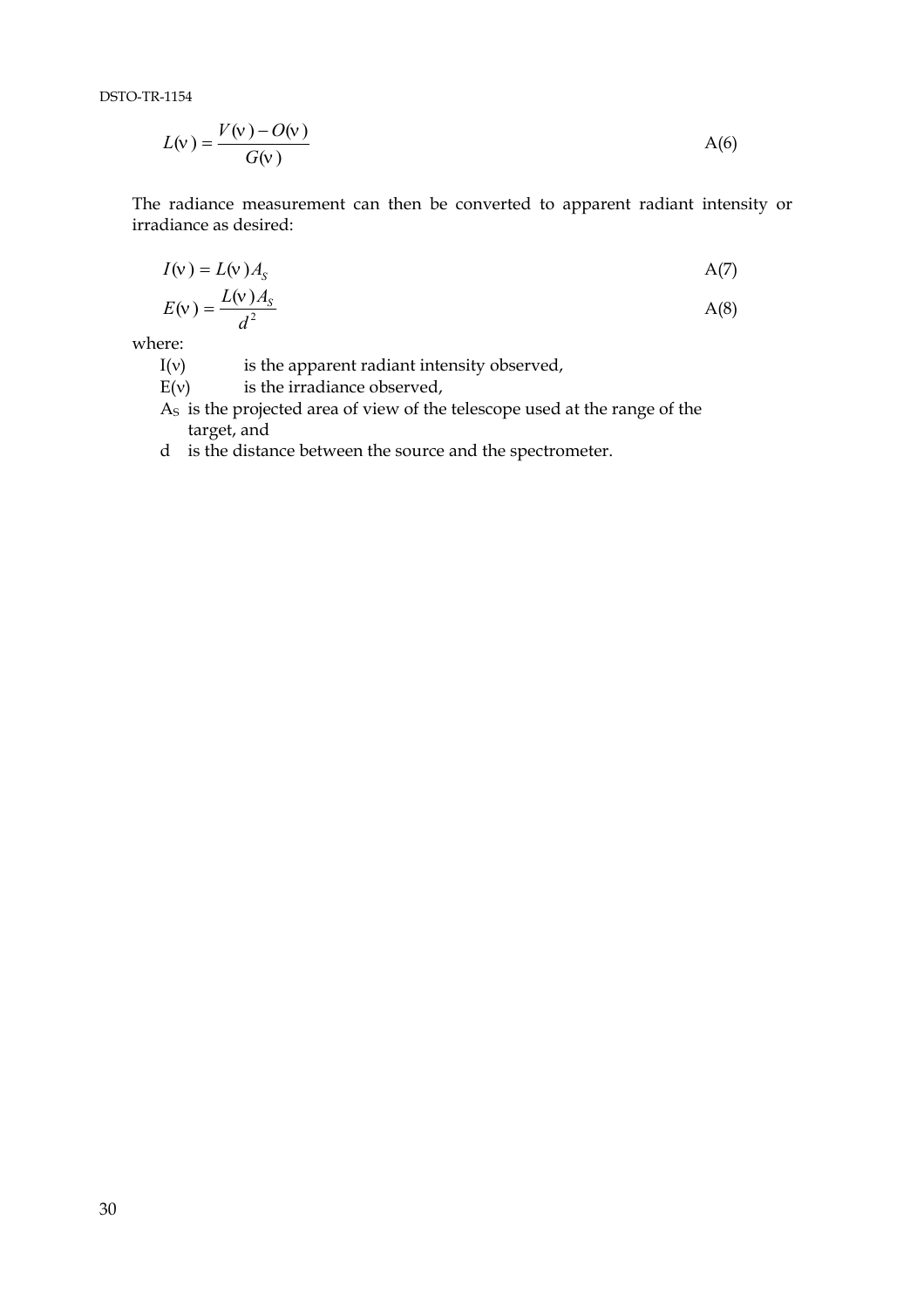# <span id="page-36-0"></span>**Appendix B: Calibration and Analysis Methodology for Thermal Imager Data**

#### **Calibration**

The thermal imagers are calibrated at the Agema manufacturing facility by observing a series of large aperture blackbody radiators at various temperatures. The imager forms a focussed image of the blackbody that has sufficient extent as to occupy at least 10 adjacent pixels. The output of the imager (Λ) in digital levels(*dl*) is due to the convolution of its spectral response function with the spectral radiance of the blackbody at the set temperature:

$$
\Lambda = \int L(T, \lambda) \phi(\lambda) d\lambda
$$

$$
\Lambda = \frac{\int M(T, \lambda) \phi(\lambda) d\lambda}{\pi}
$$
 B(1)

By measuring a range of temperatures, a set of output values as a function of apparent effective radiance can be obtained. It is found that this function is approximately linear and that the calibration function can be represented as a linear polynomial:

$$
\Lambda = k. \int L(T, \lambda). \phi(\lambda). \tau(\lambda) d\lambda
$$

The calibration constants for the two aperture settings used on the Agema 900 thermal imager were 0.38 µWcm2/sr/pixel/*dl* and 1.4 µWcm2/sr/pixel/*dl.* These have been verified by calibration checks performed in the laboratory.

#### **Analysis**

The calibration constant was used in this analysis to convert the output values of each pixel from the imager into the effective apparent radiance. The measured apparent radiance is the sum of the radiance due to the target source and the path radiance due to emissions from the atmosphere. The background radiance, at the ranges involved in these measurements, has been found to closely approximate the path radiance. The radiance due to the target source alone can therefore be found by subtracting the background radiance (= path radiance) from the measured radiance:

$$
L_{SWB} = \int L(T, \lambda) . \phi_{SWB}(\lambda) . \tau(\lambda) d\lambda
$$
  
= 
$$
\int Lmeas(T, \lambda) . \phi(\lambda) d\lambda - \int Lpath(T, \lambda) . \phi(\lambda) . \tau(\lambda) d\lambda
$$
 B(3)

This quantity is referred to as the apparent effective radiance corrected for path radiance. Note that the effect of absorption by the intervening atmosphere is not removed in this analysis.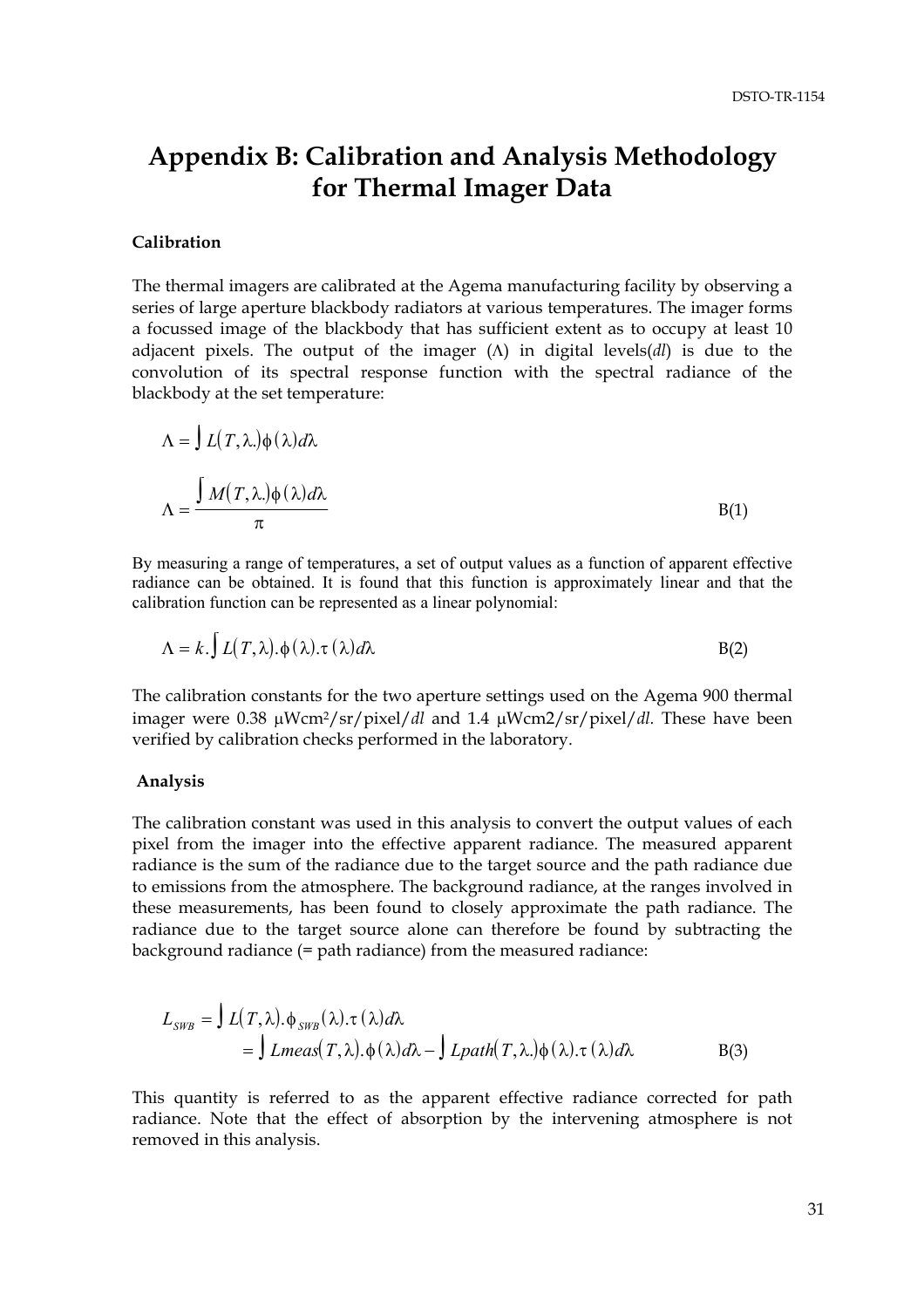The apparent effective radiant intensity of the source is calculated by multiplying the projected area of a pixel by the corrected apparent effective radiance detected by each pixel:

$$
I_{SWB} = a \cdot \sum_{i}^{n_p} (L_{SWB})_i
$$
  
=  $\Omega d^2 \cdot \sum_{i}^{n_p} (L_{SWB})_i$ 

where  $a =$  projected area of one pixel  $n_p$  = number of pixels containing target source  $\Omega$  = solid angle for one pixel (= 10<sup>-7</sup> sr for FOV of 5 degrees). d = distance between target source and sensor.